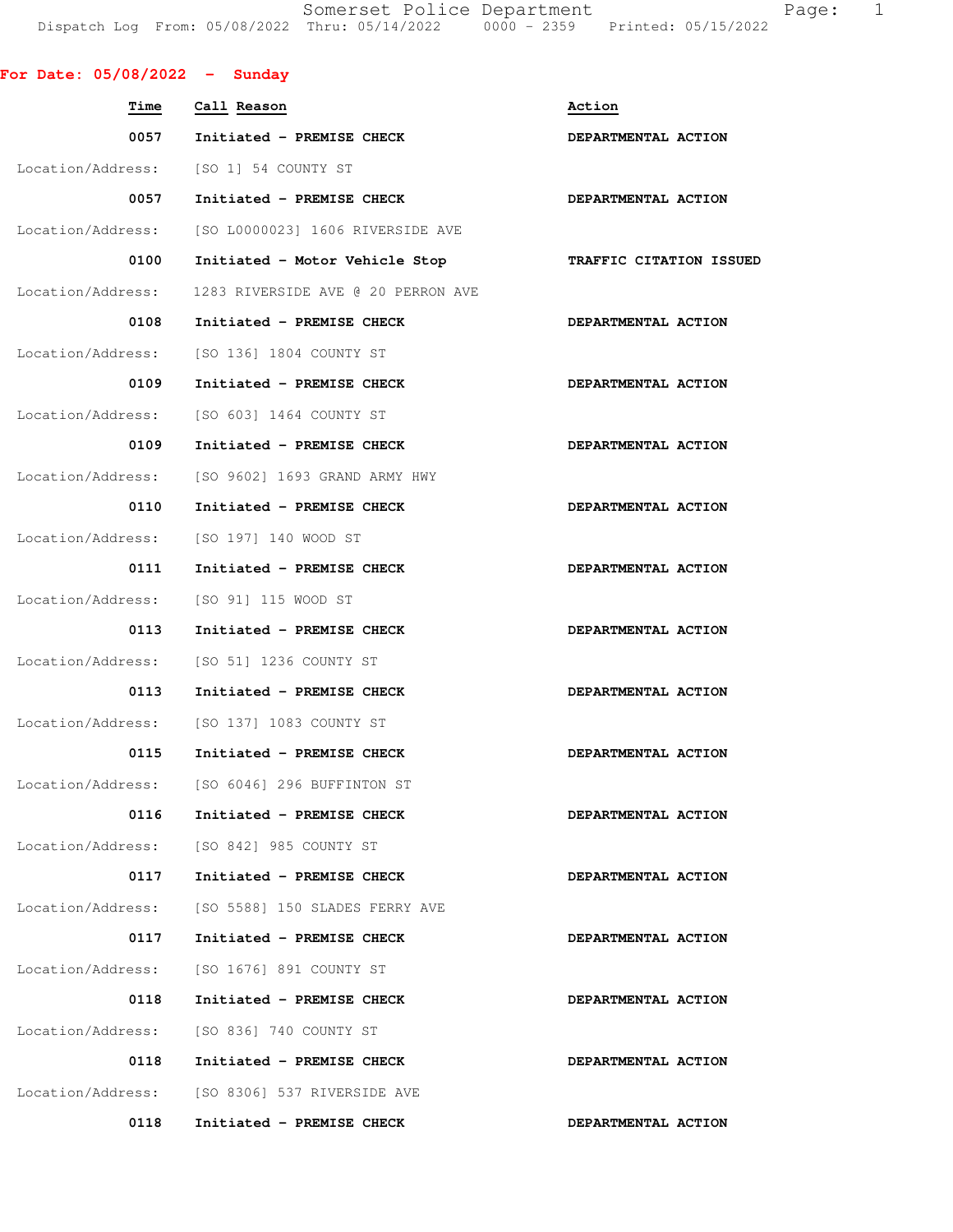|                           | Somerset Police Department                                       | Page:<br>Dispatch Log From: 05/08/2022 Thru: 05/14/2022 0000 - 2359 Printed: 05/15/2022 | $\mathbf{2}$ |
|---------------------------|------------------------------------------------------------------|-----------------------------------------------------------------------------------------|--------------|
|                           | Location/Address: [SO 87] 625 COUNTY ST                          |                                                                                         |              |
| 0120                      | Initiated - PREMISE CHECK                                        | DEPARTMENTAL ACTION                                                                     |              |
| Location/Address:         | [SO 7048] 231 RIVERSIDE AVE                                      |                                                                                         |              |
| 0121<br>Location/Address: | Initiated - PREMISE CHECK<br>[SO 179] 2756 COUNTY ST             | <b>INVESTIGATED</b>                                                                     |              |
| 0121                      | Initiated - PREMISE CHECK                                        | DEPARTMENTAL ACTION                                                                     |              |
| Location/Address:         | [SO 499] 329 WILBUR AVE                                          |                                                                                         |              |
| 0122                      | Initiated - PREMISE CHECK                                        | DEPARTMENTAL ACTION                                                                     |              |
| Location/Address:         | [SO 268] 287 COUNTY ST                                           |                                                                                         |              |
| 0123                      | Initiated - PREMISE CHECK                                        | DEPARTMENTAL ACTION                                                                     |              |
| Location/Address:         | [SO 421] 215 COUNTY ST                                           |                                                                                         |              |
| 0124                      | Initiated - PREMISE CHECK                                        | DEPARTMENTAL ACTION                                                                     |              |
| Location/Address:         | [SO 9588] 1280 WILBUR AVE                                        |                                                                                         |              |
| 0125                      | Initiated - PREMISE CHECK                                        | DEPARTMENTAL ACTION                                                                     |              |
| Location/Address:         | [SO L0000027] WILBUR AVE                                         |                                                                                         |              |
| 0125                      | Initiated - PREMISE CHECK                                        | DEPARTMENTAL ACTION                                                                     |              |
| Location/Address:         | [SO 88] 1141 BRAYTON AVE                                         |                                                                                         |              |
| 0128                      | Initiated - PREMISE CHECK                                        | DEPARTMENTAL ACTION                                                                     |              |
| Location/Address:         | [SO 92] 700 READ ST                                              |                                                                                         |              |
| 0129                      | Initiated - PREMISE CHECK                                        | DEPARTMENTAL ACTION                                                                     |              |
| Location/Address:         | [SO 138] 1878 WILBUR AVE                                         |                                                                                         |              |
| 0129                      | Initiated - PREMISE CHECK                                        | DEPARTMENTAL ACTION                                                                     |              |
|                           | Location/Address: [SO 1093] 830 READ ST                          |                                                                                         |              |
| 0129                      | Initiated - PREMISE CHECK                                        | DEPARTMENTAL ACTION                                                                     |              |
| Location/Address:         | [SO 44] 1833 WILBUR AVE                                          |                                                                                         |              |
| 0131                      | Initiated - PREMISE CHECK                                        | DEPARTMENTAL ACTION                                                                     |              |
| Location/Address:         | [SO 4625] READ ST                                                |                                                                                         |              |
| 0132<br>Location/Address: | Initiated - PREMISE CHECK<br>[SO L0000019] COUNTY ST             | <b>INVESTIGATED</b>                                                                     |              |
| 0136                      | Initiated - Motor Vehicle Stop                                   | TRAFFIC CITATION ISSUED                                                                 |              |
| Location/Address:         | [SO 842] 985 COUNTY ST                                           |                                                                                         |              |
| 0138<br>Location/Address: | Initiated - Alarm Burglar/Holdup<br>[SO 2538] 825 GRAND ARMY HWY | <b>INVESTIGATED</b>                                                                     |              |
| 0141                      | Initiated - PREMISE CHECK                                        | DEPARTMENTAL ACTION                                                                     |              |
| Location/Address:         | [SO 179] 2756 COUNTY ST                                          |                                                                                         |              |
| 0142                      | Initiated - PREMISE CHECK                                        | DEPARTMENTAL ACTION                                                                     |              |
| Location/Address:         | PROSPECT ST                                                      |                                                                                         |              |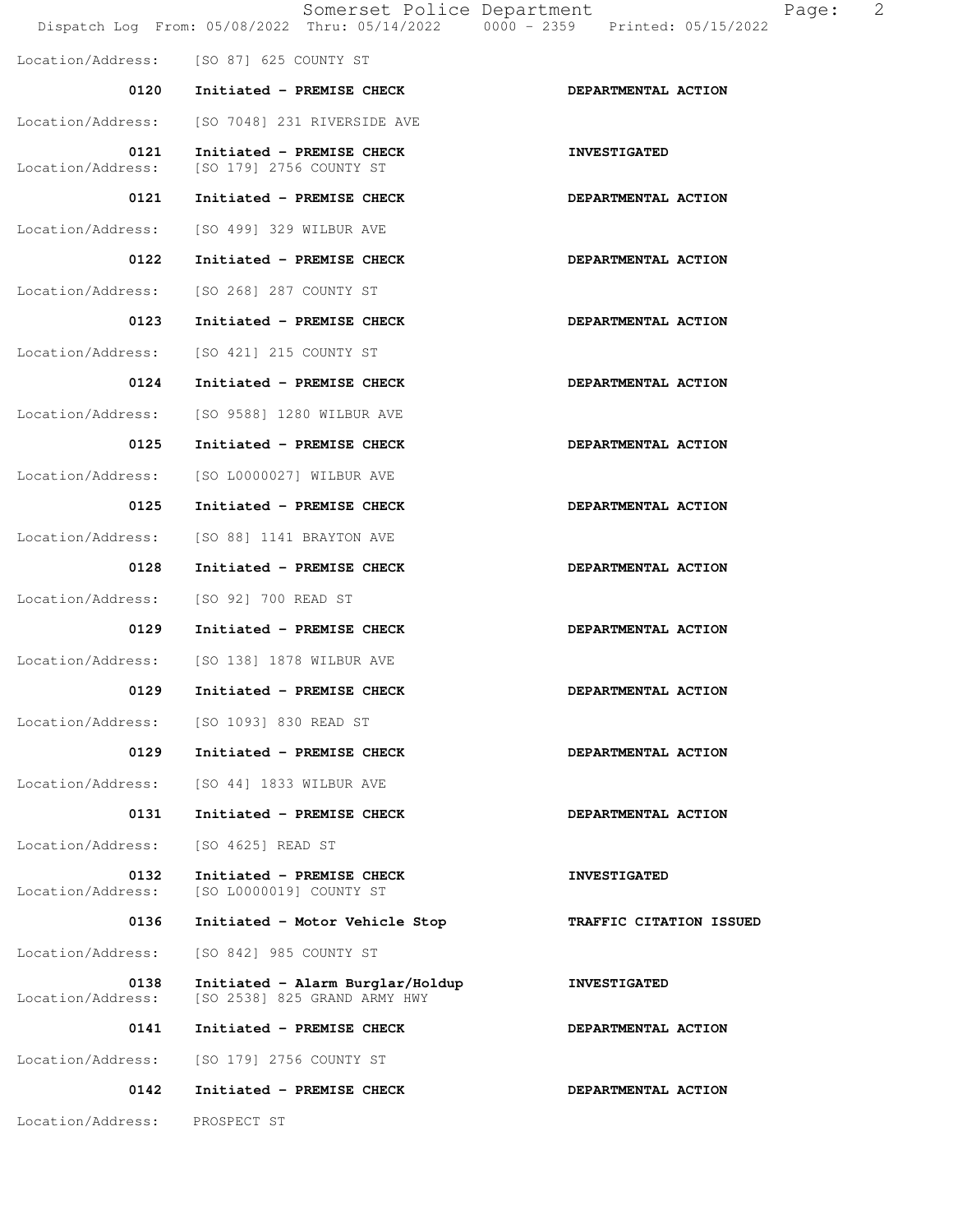Somerset Police Department Page: 3 Dispatch Log From: 05/08/2022 Thru: 05/14/2022 0000 - 2359 Printed: 05/15/2022 0145 Initiated - PREMISE CHECK **DEPARTMENTAL ACTION**  Location/Address: [SO 179] 2756 COUNTY ST 0154 Initiated - PREMISE CHECK **INVESTIGATED**  Location/Address: [SO L0000046] MAIN ST 0304 Phone - MEDICAL **CONSERVERS EXAMPLE TRANSPORT-HOSPITAL MEDICAL**  Location/Address: [SO 5052] 11 FORESTDALE DR 0656 Initiated - PREMISE CHECK **DEPARTMENTAL ACTION**  Location/Address: [SO L0000028] SIMBROM DR 0927 Initiated - Accident **REPORT PREPARED**  Location/Address: 20 READ ST @ 3 COUNTY ST Refer To Accident: 22-159-AC 0928 Phone - Animal Complaint **REPORT PREPARED**  Location/Address: [SO 8480] 26 FISHER WAY Refer To Incident: 22-484-OF  **0945 Initiated - Continued Investigation INVESTIGATED**  Location/Address: [SO 141] 978 COUNTY ST  **1044 Initiated - Motor Vehicle Stop TRAFFIC CITATION ISSUED**  Location/Address: [SO 153] 4231 RIVERSIDE AVE  **1104 Initiated - Motor Vehicle Stop TRAFFIC CITATION ISSUED**  Location/Address: 528 SOUTH ST **1124 Phone - Officer Wanted ADVICE GIVEN**<br> **RESS:** 80 NORTH ST Location/Address:  **1259 Phone - MEDICAL TRANSPORT-HOSPITAL MEDICAL**  Location/Address: [SO 8797] 444 WILBUR AVE Apt. #325 **1339 Phone - Motor Vehicle Complaints ADVICE GIVEN**<br>cess: 112 SUSIE ST Location/Address: **1438 Phone - Accident 1438 Phone - Accident REPORT PREPARED**<br>Location/Address: [SO 179] 2756 COUNTY ST [SO 179] 2756 COUNTY ST Refer To Accident: 22-160-AC  **1456 Walk-In - Officer Wanted ADVICE GIVEN**  Location/Address: [SO 9292] 18 COBBLESTONE CT  **1535 Initiated - Officer Wanted INVESTIGATED**  Location/Address: [SO 9768] 3 COBBLESTONE CT 1616 Phone - Public Service Other **REPORT PREPARED**  Location/Address: [SO 1805] 98 CLEARVIEW AVE 1627 Phone - Animal Complaint **REPORT PREPARED** Location/Address: [SO 6863] 28 BUCKNER CT<br>Refer To Incident: 22-485-OF Refer To Incident:  **1628 Phone - 911 Hang up/Aban line/Unf Call ACCIDENTAL 9-1-1 CALL**  Location/Address: 69 FATIMA DR **1643 Phone - Motor Vehicle Complaints UNFOUNDED**<br>ess: ISLAND HEIGHTS AVE Location/Address:  **1923 Phone - 911 Hang up/Aban line/Unf Call ACCIDENTAL 9-1-1 CALL**  Location/Address: 475 ALMY RD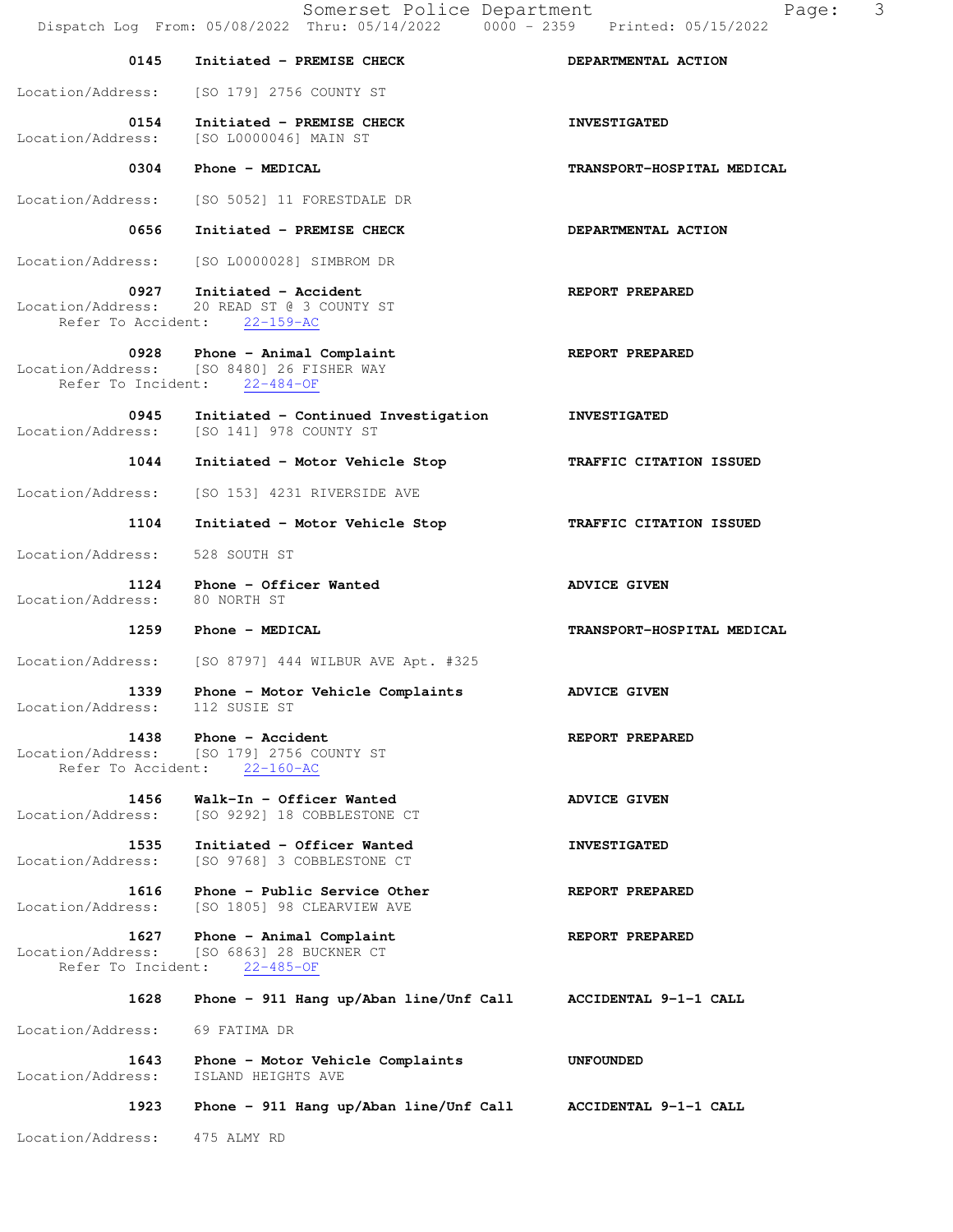2220 Phone - Check Well Being **SERVICES RENDERED**  Location/Address: [SO 6248] 60 NEWHILL AVE Apt. #AVE 2308 Initiated - PREMISE CHECK **DEPARTMENTAL ACTION**  Location/Address: [SO L0000025] BRAYTON POINT RD 2309 Initiated - PREMISE CHECK **DEPARTMENTAL ACTION** 

Location/Address: [SO 8569] MASSASOIT ST

## **For Date: 05/09/2022 - Monday**

| 0142                      | Initiated - Alarm Burglar/Holdup                                                                       | <b>ACCIDENTAL/DEFECTIVE ALARM</b> |
|---------------------------|--------------------------------------------------------------------------------------------------------|-----------------------------------|
|                           | Location/Address: [SO 2538] 825 GRAND ARMY HWY                                                         |                                   |
| 0203                      | Phone - Arrest Warrants (All)                                                                          | NO SUCH PERSON CAN BE FOUND       |
| Location/Address:         | [SO 8306] 537 RIVERSIDE AVE                                                                            |                                   |
| 0222                      | Initiated - PREMISE CHECK                                                                              | DEPARTMENTAL ACTION               |
| Location/Address:         | [SO 87] 625 COUNTY ST                                                                                  |                                   |
| 0226                      | Initiated - PREMISE CHECK                                                                              | DEPARTMENTAL ACTION               |
|                           | Location/Address: [SO 88] 1141 BRAYTON AVE                                                             |                                   |
| 0305                      | Phone - Accident<br>Location/Address: 1703 COUNTY ST @ 70 LAFAYETTE ST<br>Refer To Accident: 22-161-AC | REPORT PREPARED                   |
| 0323                      | Phone - Disturbance<br>Location/Address: [SO 138] 1878 WILBUR AVE                                      | <b>INVESTIGATED</b>               |
|                           | 0525 Phone - MEDICAL                                                                                   | TRANSPORT-HOSPITAL MEDICAL        |
|                           | Location/Address: [SO 227] 455 BRAYTON AVE<br>Refer To Incident: 22-486-OF                             |                                   |
| 0730                      | Initiated - Public Service Other                                                                       | DEPARTMENTAL ACTION               |
|                           | Location/Address: [SO 88] 1141 BRAYTON AVE                                                             |                                   |
| 0850                      | Phone - Check Well Being                                                                               | DEPARTMENTAL ACTION               |
|                           |                                                                                                        |                                   |
|                           | Location/Address: [SO 1805] 98 CLEARVIEW AVE                                                           |                                   |
| 0909<br>Location/Address: | Phone - Larceny<br>145 PROSPECT ST<br>Refer To Incident: 22-487-OF                                     | REPORT PREPARED                   |
|                           | 0922 Phone - Officer Wanted                                                                            | ADVISED CIVIL ACTION              |
|                           | Location/Address: [SO 7024] 19 OWEN AVE                                                                |                                   |
| 0955<br>Location/Address: | Initiated - Continued Investigation<br>[SO 5512] 586 COUNTY ST                                         | <b>INVESTIGATED</b>               |
| 0959                      | Phone $-$ Larceny                                                                                      | DEPARTMENTAL ACTION               |
| Location/Address:         | [SO 189] 2317 COUNTY ST                                                                                |                                   |
| 1114                      | Phone - 911 Hang up/Aban line/Unf Call                                                                 | ACCIDENTAL 9-1-1 CALL             |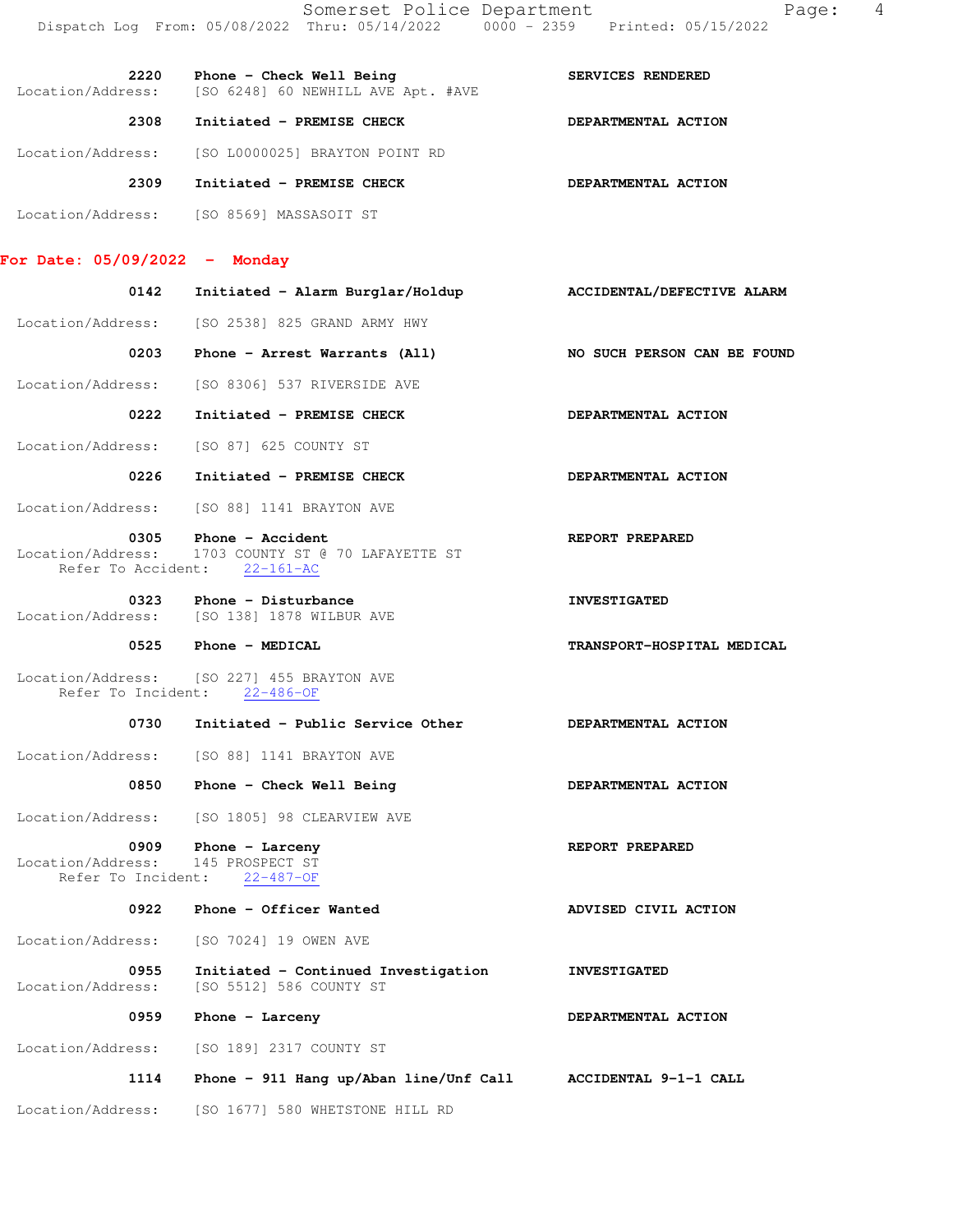|                                   | Somerset Police Department<br>Dispatch Log From: 05/08/2022 Thru: 05/14/2022 0000 - 2359 Printed: 05/15/2022 | 5<br>Page:                  |
|-----------------------------------|--------------------------------------------------------------------------------------------------------------|-----------------------------|
| 1119                              | Initiated - Motor Vehicle Stop                                                                               | TRAFFIC CITATION ISSUED     |
| Location/Address:                 | [SO 421] 215 COUNTY ST                                                                                       |                             |
| 1138                              | Initiated - Motor Vehicle Stop                                                                               | TRAFFIC CITATION ISSUED     |
| Location/Address:                 | 88 READ ST @ 34 DOHERTY AVE                                                                                  |                             |
| 1157                              | Initiated - Motor Vehicle Stop                                                                               | TRAFFIC CITATION ISSUED     |
| Location/Address:                 | [SO 1700] 167 COUNTY ST                                                                                      |                             |
| 1158                              | Phone - Animal Complaint                                                                                     | DEPARTMENTAL ACTION         |
| Location/Address:                 | [SO 6020] 39 KING PHILIP AVE                                                                                 |                             |
| 1211                              | Initiated - Motor Vehicle Stop                                                                               | TRAFFIC CITATION ISSUED     |
| Location/Address:                 | 144 NEWHILL AVE @ 995 RIVERSIDE AVE                                                                          |                             |
| 1226<br>Location/Address:         | Phone - Check Well Being<br>MURPHY VLG Apt. #K55                                                             | <b>INVESTIGATED</b>         |
| 1246<br>Location/Address:         | Phone - Hazardous Condition<br>[SO 2390] 2034 RIVERSIDE AVE                                                  | ADVICE GIVEN                |
| 1257                              | Initiated - Motor Vehicle Stop                                                                               | TRAFFIC CITATION ISSUED     |
| Location/Address:                 | FOLEY AVE                                                                                                    |                             |
| 1307                              | Phone - MEDICAL                                                                                              | TRANSPORT-HOSPITAL MEDICAL  |
| Location/Address:                 | [SO 1294] 22 BUXTON AVE                                                                                      |                             |
| 1308                              | Phone - MEDICAL                                                                                              | TRANSPORT-HOSPITAL MEDICAL  |
| Location/Address:                 | [SO 6811] 185 ROSEWOOD RD                                                                                    |                             |
| 1335                              | Initiated - Summons/Papers Service                                                                           | MESSAGE/SUMMONS DELIVERED   |
| Location/Address:                 | [SO 4704] 29 BARRY AVE                                                                                       |                             |
| 1336                              | Initiated - Motor Vehicle Stop                                                                               | TRAFFIC CITATION ISSUED     |
| Location/Address: HOT AND COLD LN |                                                                                                              |                             |
| 1343                              | Phone - Check Well Being                                                                                     | REFERRED TO OTHER AGENCY    |
| Location/Address:                 | [SO 9611] 60 KAUFMAN RD                                                                                      |                             |
| 1349<br>Location/Address:         | Initiated - Motor Vehicle Stop<br>1902 BRAYTON POINT RD @ 75 SUMMER ST                                       | REPORT PREPARED             |
| 1353                              | Walk-In - Officer Wanted<br>Location/Address: [SO 8123] 465 COUNTY ST<br>Refer To Incident: 22-488-OF        | REPORT PREPARED             |
| 1403                              | Walk-In - Officer Wanted                                                                                     | NO POLICE SERVICE NECESSARY |
| Location/Address:                 | [SO 8123] 465 COUNTY ST                                                                                      |                             |
| 1413<br>Location/Address:         | Phone - Hazardous Condition<br>845 LEES RIVER AVE @ 1693 GRAND ARMY HWY                                      | <b>UNFOUNDED</b>            |
| 1428                              | Initiated - Motor Vehicle Stop                                                                               | TRAFFIC CITATION ISSUED     |
| Location/Address:                 | 25 GLENDALE ST @ 135 HOT AND COLD LN                                                                         |                             |
| 1442                              | Initiated - Motor Vehicle Stop                                                                               | TRAFFIC CITATION ISSUED     |
| Location/Address:                 | 901 READ ST @ 1968 BRAYTON POINT RD                                                                          |                             |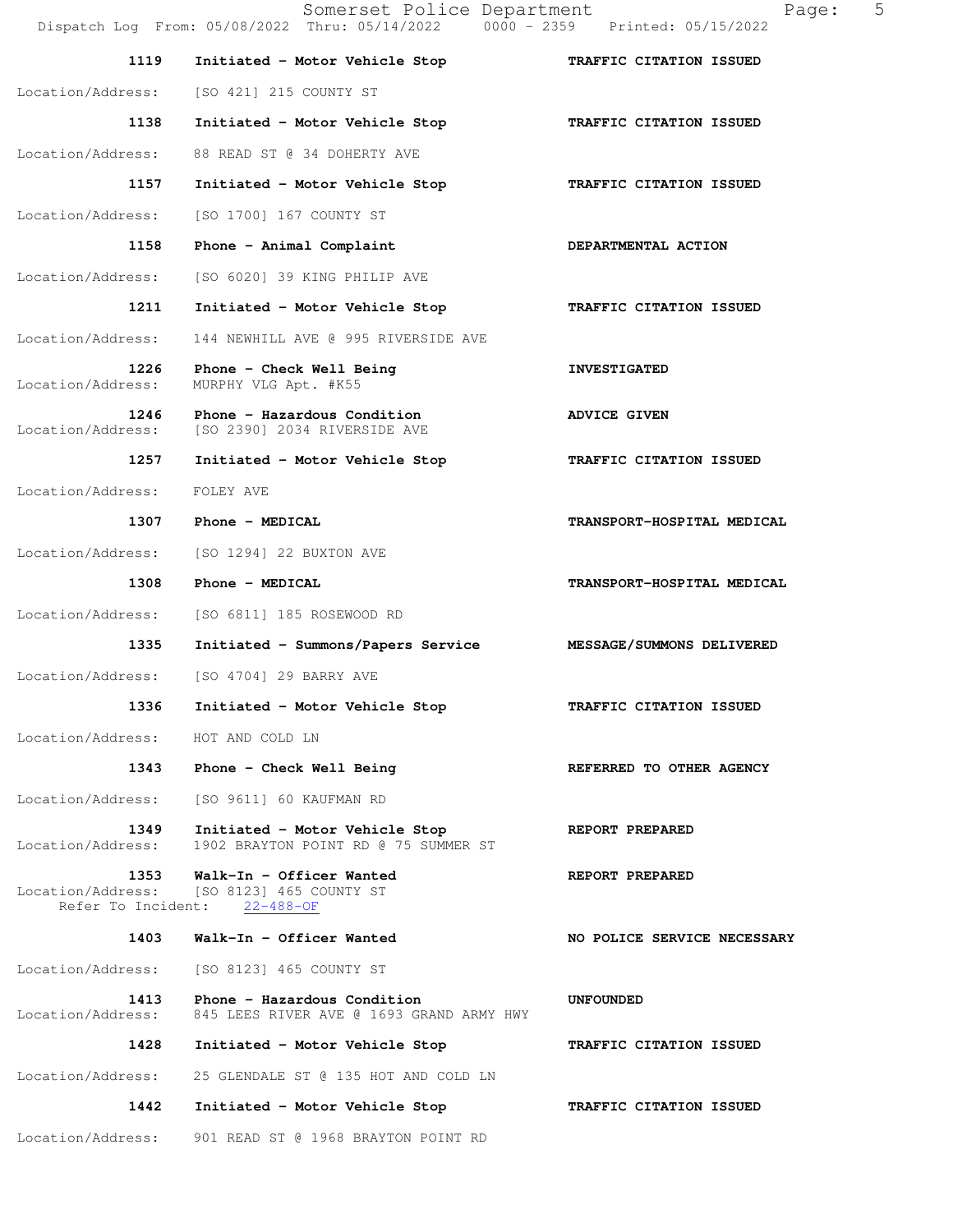**1504 Phone - Property (Found) NO POLICE SERVICE NECESSARY** 

Location/Address: [SO 4307] 815 GRAND ARMY HWY

 **1511 Phone - Accident REPORT PREPARED**  Location/Address: [SO 44] 1833 WILBUR AVE<br>Refer To Accident: 22-162-AC Refer To Accident:

**1521 Phone - Accident Communist Phone - Accident Communist Phone Agency** REFERRED TO OTHER AGENCY

Location/Address: LEES RIVER AVE

 **1641 Initiated - Motor Vehicle Stop TRAFFIC CITATION ISSUED** 

Location/Address: 3158 RIVERSIDE AVE @ 12 GROVE AVE

 **1712 Phone - Motor Vehicle Complaints UNFOUNDED**  Location/Address: COUNTY ST

 **1733 Initiated - Motor Vehicle Stop TRAFFIC CITATION ISSUED** 

Location/Address: 1596 COUNTY ST @ 226 GROVE AVE

 **1814 Initiated - Motor Vehicle Stop TRAFFIC CITATION ISSUED** 

Location/Address: 995 RIVERSIDE AVE @ 144 NEWHILL AVE

**1819 Phone - Suspicious Person/Activity UNFOUNDED** Location/Address: 38 ALMY RD @ 880 CHACE ST 38 ALMY RD @ 880 CHACE ST

 **1828 Initiated - Motor Vehicle Stop TRAFFIC CITATION ISSUED** 

Location/Address: 1707 RIVERSIDE AVE @ 1 STEVENS ST

 **1833 Initiated - Motor Vehicle Stop TRAFFIC CITATION ISSUED** 

Location/Address: MARSH ST

1857 Phone - Property (Found) **REPORT PREPARED**  Location/Address: [SO 8123] 465 COUNTY ST Refer To Incident: 22-489-OF

 **1953 Initiated - Motor Vehicle Stop TRAFFIC CITATION ISSUED** 

Location/Address: 425 GRAND ARMY HWY @ 455 BRAYTON AVE

 **2003 Phone - MEDICAL TRANSPORT-HOSPITAL MEDICAL** 

 Location/Address: [SO 227] 455 BRAYTON AVE Refer To Incident: 22-490-OF

 **2011 Phone - Assist Other Police Department ARREST**  Location/Address: [SO 6439] 20 MARIA AVE

 **2045 Phone - Check Well Being INVESTIGATED**  Location/Address: 180 ST MICHAELS AVE Refer To Incident: 22-492-OF

 **2140 Phone - MEDICAL TRANSPORT-HOSPITAL MEDICAL** 

 Location/Address: 102 NEW JERSEY AVE Refer To Incident: 22-491-OF

 **2146 Phone - Alarm Burglar/Holdup ACCIDENTAL/DEFECTIVE ALARM** 

Location/Address: [SO 244] 869 GRAND ARMY HWY

 **2308 Phone - Alarm Burglar/Holdup ACCIDENTAL/DEFECTIVE ALARM**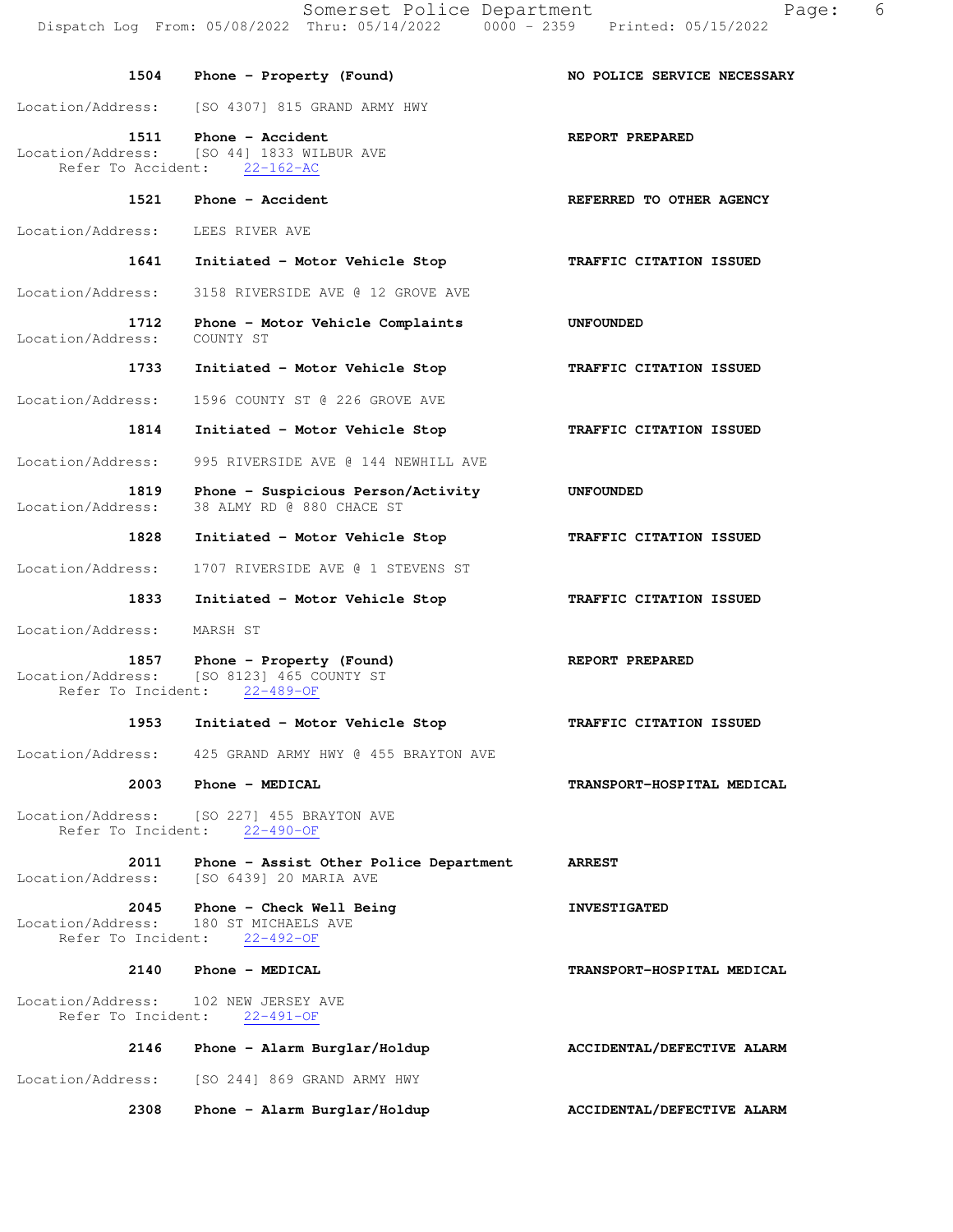|                                  | Somerset Police Department<br>Dispatch Log From: 05/08/2022 Thru: 05/14/2022 0000 - 2359 Printed: 05/15/2022 | 7<br>Page:                 |
|----------------------------------|--------------------------------------------------------------------------------------------------------------|----------------------------|
|                                  | Location/Address: [SO 9341] 564 GRAND ARMY HWY                                                               |                            |
|                                  | 2340 Phone - Larceny<br>Location/Address: [SO 9344] 32 LEWIS AVE<br>Refer To Incident: 22-498-OF             | ADVICE GIVEN               |
| For Date: $05/10/2022 -$ Tuesday |                                                                                                              |                            |
| 0005                             | Initiated - Motor Vehicle Stop                                                                               | TRAFFIC CITATION ISSUED    |
| Location/Address:                | [SO 87] 625 COUNTY ST                                                                                        |                            |
| 0028                             | Initiated - PREMISE CHECK                                                                                    | DEPARTMENTAL ACTION        |
| Location/Address:                | [SO 11] 538 CHACE ST                                                                                         |                            |
| 0051                             | Initiated - Alarm Check                                                                                      | ACCIDENTAL/DEFECTIVE ALARM |
| Location/Address:                | [SO 2538] 825 GRAND ARMY HWY                                                                                 |                            |
| 0054                             | Initiated - Motor Vehicle Stop                                                                               | TRAFFIC WARNING ISSUED     |
| Location/Address:                | 2722 COUNTY ST @ 582 SOUTH ST                                                                                |                            |
| 0059<br>Location/Address:        | Initiated - Motor Vehicle Stop<br>38 CLEARVIEW AVE @ 159 EASTVIEW AVE                                        | SERVICES RENDERED          |
| 0127                             | Initiated - PREMISE CHECK                                                                                    | DEPARTMENTAL ACTION        |
| Location/Address:                | [SO 1677] 580 WHETSTONE HILL RD                                                                              |                            |
| 0131                             | Initiated - PREMISE CHECK                                                                                    | DEPARTMENTAL ACTION        |
| Location/Address:                | WINDWARD DR                                                                                                  |                            |
| 0132                             | Initiated - PREMISE CHECK                                                                                    | DEPARTMENTAL ACTION        |
| Location/Address:                | [SO 4] 90 OLYMPIC RD                                                                                         |                            |
| 0135                             | Initiated - PREMISE CHECK                                                                                    | DEPARTMENTAL ACTION        |
| Location/Address:                | [SO 179] 2756 COUNTY ST                                                                                      |                            |
| 0136                             | Initiated - PREMISE CHECK                                                                                    | DEPARTMENTAL ACTION        |
| Location/Address:                | [SO 178] 2900 COUNTY ST                                                                                      |                            |
| 0137                             | Initiated - PREMISE CHECK                                                                                    | DEPARTMENTAL ACTION        |
| Location/Address:                | [SO L0000019] COUNTY ST                                                                                      |                            |
| 0138                             | Initiated - PREMISE CHECK                                                                                    | DEPARTMENTAL ACTION        |
| Location/Address:                | [SO 78] 3049 COUNTY ST                                                                                       |                            |
| 0139                             | Initiated - PREMISE CHECK                                                                                    | DEPARTMENTAL ACTION        |
| Location/Address:                | [SO 2343] 3200 COUNTY ST                                                                                     |                            |
| 0141                             | Initiated - PREMISE CHECK                                                                                    | DEPARTMENTAL ACTION        |
| Location/Address:                | [SO 162] 3249 COUNTY ST                                                                                      |                            |
| 0145                             | Initiated - PREMISE CHECK                                                                                    | DEPARTMENTAL ACTION        |
| Location/Address:                | FAIRWAY DR                                                                                                   |                            |
| 0148                             | Initiated - PREMISE CHECK                                                                                    | DEPARTMENTAL ACTION        |
| Location/Address:                | ELM ST                                                                                                       |                            |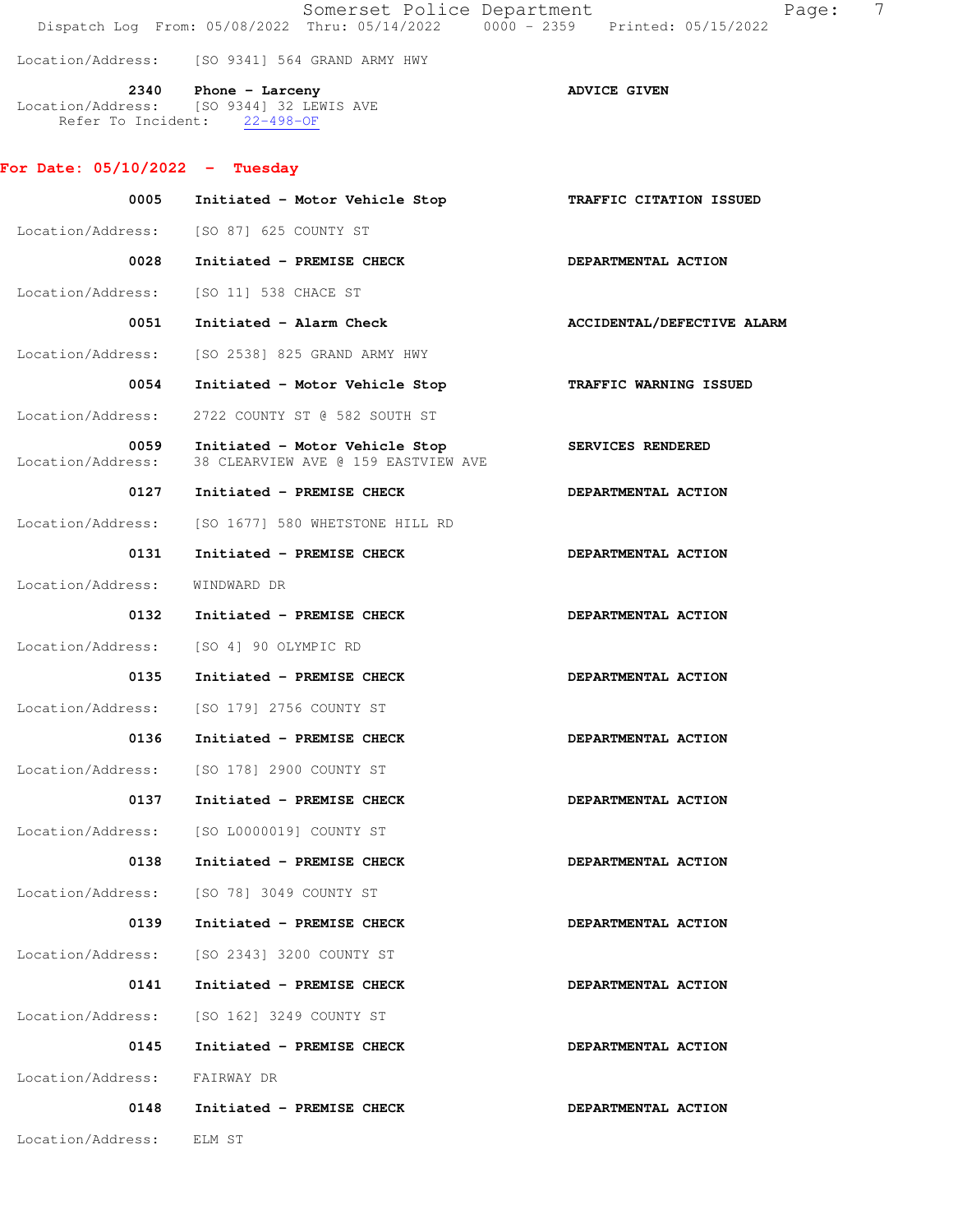| 0151                      | Initiated - PREMISE CHECK                                                                                   | DEPARTMENTAL ACTION        |
|---------------------------|-------------------------------------------------------------------------------------------------------------|----------------------------|
|                           | Location/Address: [SO 855] 4052 COUNTY ST                                                                   |                            |
| 0156                      | Initiated - PREMISE CHECK                                                                                   | DEPARTMENTAL ACTION        |
| Location/Address:         | [SO L0000046] MAIN ST                                                                                       |                            |
| 0158                      | Initiated - PREMISE CHECK                                                                                   | DEPARTMENTAL ACTION        |
| Location/Address:         | [SO L0000022] DUBLIN ST                                                                                     |                            |
| 0159                      | Initiated - PREMISE CHECK                                                                                   | DEPARTMENTAL ACTION        |
| Location/Address:         | [SO 153] 4231 RIVERSIDE AVE                                                                                 |                            |
| 0200                      | Initiated - PREMISE CHECK                                                                                   | DEPARTMENTAL ACTION        |
| Location/Address:         | [SO L0000028] SIMBROM DR                                                                                    |                            |
| 0202                      | Initiated - PREMISE CHECK                                                                                   | DEPARTMENTAL ACTION        |
| Location/Address:         | [SO 163] 3828 RIVERSIDE AVE                                                                                 |                            |
| 0203                      | Initiated - PREMISE CHECK                                                                                   | DEPARTMENTAL ACTION        |
| Location/Address:         | BOURN AVE                                                                                                   |                            |
| 0205                      | Initiated - PREMISE CHECK                                                                                   | DEPARTMENTAL ACTION        |
| Location/Address:         | PALMER ST                                                                                                   |                            |
| 0428                      | Phone - Alarm Burglar/Holdup                                                                                | ACCIDENTAL/DEFECTIVE ALARM |
| Location/Address:         | [SO 2538] 825 GRAND ARMY HWY                                                                                |                            |
| 0610                      | Initiated - PREMISE CHECK                                                                                   | DEPARTMENTAL ACTION        |
| Location/Address:         | [SO L0000028] SIMBROM DR                                                                                    |                            |
| 0816                      | Phone - Alarm Burglar/Holdup                                                                                | ACCIDENTAL 9-1-1 CALL      |
| Location/Address:         | 3 SUMMER ST                                                                                                 |                            |
| 0834                      | Initiated - Motor Vehicle Stop                                                                              | TRAFFIC CITATION ISSUED    |
| Location/Address:         | 25 RIVER RD @ 343 LEES RIVER AVE                                                                            |                            |
| 0850                      | Initiated - Motor Vehicle Stop                                                                              | TRAFFIC CITATION ISSUED    |
| Location/Address:         | 8 SUNSET DR @ 385 LEES RIVER AVE                                                                            |                            |
| 0903                      | Initiated - Motor Vehicle Stop                                                                              | TRAFFIC CITATION ISSUED    |
| Location/Address:         | 344 LEES RIVER AVE @ 137 MYRA DR                                                                            |                            |
| 0905                      |                                                                                                             |                            |
|                           | Phone - Auto Lockout                                                                                        | DEPARTMENTAL ACTION        |
|                           | Location/Address: [SO 2267] 3129 COUNTY ST                                                                  |                            |
| 0951                      | Phone - Continued Investigation<br>Location/Address: [SO 14] 500 WILBUR AVE<br>Refer To Incident: 22-493-OF | REPORT PREPARED            |
| 0953<br>Location/Address: | Phone - Loitering<br>[SO L0000022] DUBLIN ST                                                                | <b>ADVICE GIVEN</b>        |

 Location/Address: [SO 8123] 465 COUNTY ST Refer To Incident: 22-494-OF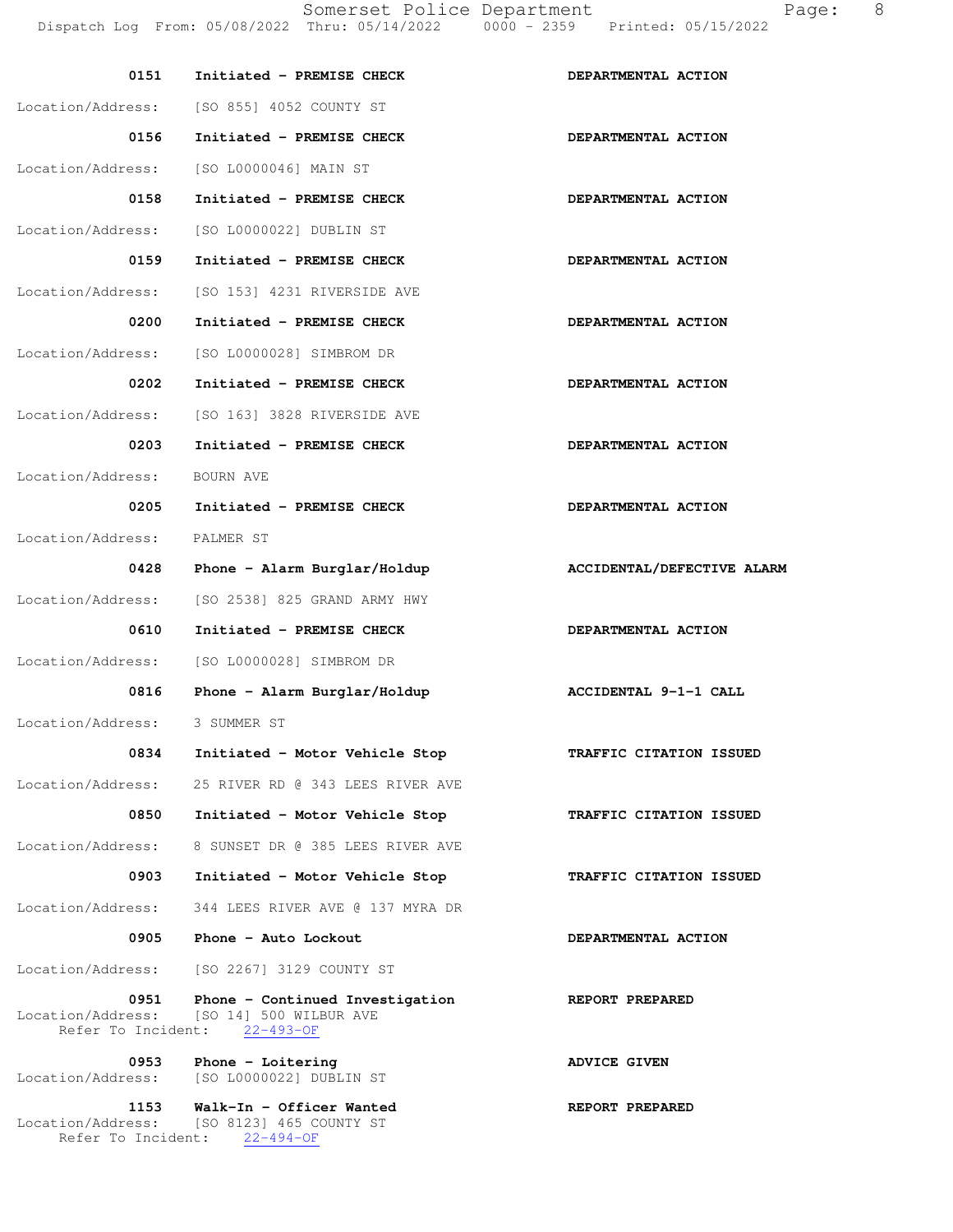Somerset Police Department Page: 9 Dispatch Log From: 05/08/2022 Thru: 05/14/2022 0000 - 2359 Printed: 05/15/2022

 **1255 Initiated - Continued Investigation INVESTIGATED**  Location/Address: [SO 14] 500 WILBUR AVE  **1321 Initiated - Motor Vehicle Stop TRAFFIC CITATION ISSUED**  Location/Address: 582 SOUTH ST @ 2722 COUNTY ST  **1349 Phone - 911 Hang up/Aban line/Unf Call ACCIDENTAL 9-1-1 CALL**  Location/Address: [SO 2779] 549 READ ST  **1359 Phone - MEDICAL TRANSPORT-HOSPITAL MEDICAL**  Location/Address: [SO 8306] 537 RIVERSIDE AVE  **1507 Initiated - Arrest Warrants (All) UNFOUNDED**  Location/Address: [SO 138] 1878 WILBUR AVE  **1620 Walk-In - Continued Investigation INVESTIGATED**  Location/Address: [SO 8123] 465 COUNTY ST  **1710** Phone - Fraud **REPORT PREPARED**  Location/Address: [SO 6697] 440 CHACE ST Refer To Incident: 22-495-OF  **1742 Phone - Property (Found) REPORT PREPARED**  Location/Address: KENNEDY TER Apt. #75 Refer To Incident: 22-496-OF 1744 Phone - Fire, Structure **FIRE EXTINGUISHED**  Location/Address: 534 HIGH ST 1842 Phone - Property (Found) REPORT PREPARED Location/Address: [SO 14] 500 WILBUR AVE Refer To Incident: 22-497-OF  **2116 Phone - Hazardous Condition REFERRED TO OTHER AGENCY**  Location/Address: 88 ARGYLE RD  **2206 Initiated - PREMISE CHECK DEPARTMENTAL ACTION**  Location/Address: [SO L0000028] SIMBROM DR **For Date: 05/11/2022 - Wednesday**

0057 Initiated - PREMISE CHECK **DEPARTMENTAL ACTION** Location/Address: [SO 87] 625 COUNTY ST 0058 Initiated - PREMISE CHECK **DEPARTMENTAL ACTION** Location/Address: [SO 268] 287 COUNTY ST 0101 Initiated - PREMISE CHECK **DEPARTMENTAL ACTION** Location/Address: [SO L0000019] COUNTY ST 0105 Initiated - PREMISE CHECK **DEPARTMENTAL ACTION**  Location/Address: [SO 1677] 580 WHETSTONE HILL RD 0106 Initiated - PREMISE CHECK **DEPARTMENTAL ACTION**  Location/Address: [SO 1093] 830 READ ST 0107 Initiated - PREMISE CHECK **DEPARTMENTAL ACTION** Location/Address: [SO 8306] 537 RIVERSIDE AVE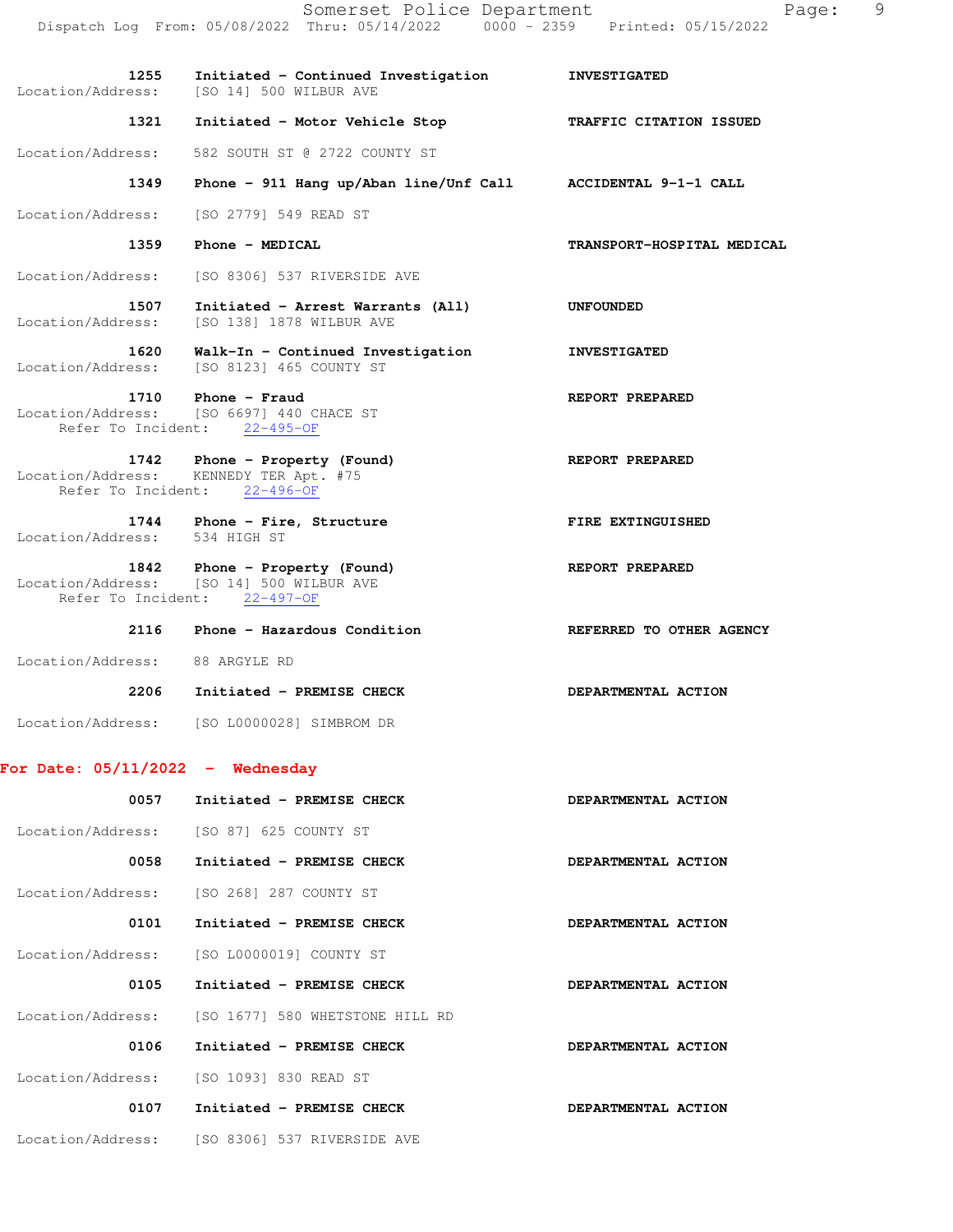| 0111              | Initiated - PREMISE CHECK                                                 | DEPARTMENTAL ACTION     |
|-------------------|---------------------------------------------------------------------------|-------------------------|
| Location/Address: | [SO 855] 4052 COUNTY ST                                                   |                         |
| 0114              | Initiated - PREMISE CHECK                                                 | DEPARTMENTAL ACTION     |
| Location/Address: | [SO 8306] 537 RIVERSIDE AVE                                               |                         |
| 0114              | Initiated - PREMISE CHECK                                                 | DEPARTMENTAL ACTION     |
| Location/Address: | [SO L0000039] SLADES FERRY AVE                                            |                         |
| 0115              | Initiated - PREMISE CHECK                                                 | DEPARTMENTAL ACTION     |
| Location/Address: | [SO 138] 1878 WILBUR AVE                                                  |                         |
| 0115              | Initiated - PREMISE CHECK                                                 | DEPARTMENTAL ACTION     |
| Location/Address: | [SO L0000027] WILBUR AVE                                                  |                         |
| 0118              | Initiated - PREMISE CHECK                                                 | DEPARTMENTAL ACTION     |
| Location/Address: | [SO 2] 535 GRAND ARMY HWY                                                 |                         |
| 0123              | Initiated - PREMISE CHECK                                                 | DEPARTMENTAL ACTION     |
| Location/Address: | [SO L0000046] MAIN ST                                                     |                         |
| 0125              | Initiated - PREMISE CHECK                                                 | DEPARTMENTAL ACTION     |
| Location/Address: | [SO 8482] 1451 BRAYTON POINT RD                                           |                         |
| 0127              | Initiated - PREMISE CHECK                                                 | DEPARTMENTAL ACTION     |
| Location/Address: | [SO 163] 3828 RIVERSIDE AVE                                               |                         |
| 0130              | Initiated - PREMISE CHECK                                                 | DEPARTMENTAL ACTION     |
| Location/Address: | [SO 138] 1878 WILBUR AVE                                                  |                         |
| 0200              | Initiated - PREMISE CHECK                                                 | DEPARTMENTAL ACTION     |
| Location/Address: | BRIGGS AVE                                                                |                         |
| 0209<br>Location: | Initiated - Suspicious Person/Activity<br>[SO 1730] EUGENE MURPHY VILLAGE | <b>INVESTIGATED</b>     |
| 0219              | Initiated - PREMISE CHECK                                                 | DEPARTMENTAL ACTION     |
| Location/Address: | [SO 6168] 992 GRAND ARMY HWY                                              |                         |
| 0637              | Initiated - Motor Vehicle Stop                                            | TRAFFIC CITATION ISSUED |
| Location/Address: | [SO 5696] 1320 GRAND ARMY HWY                                             |                         |
| 0656              | Initiated - PREMISE CHECK                                                 | DEPARTMENTAL ACTION     |
| Location/Address: | [SO L0000028] SIMBROM DR                                                  |                         |
| 0659              | Initiated - Motor Vehicle Stop                                            | TRAFFIC CITATION ISSUED |
| Location/Address: | 77 MERTON ST @ 1968 BRAYTON POINT RD                                      |                         |
| 0709              | Initiated - Motor Vehicle Stop                                            | TRAFFIC CITATION ISSUED |
| Location/Address: | 83 HOT AND COLD LN @ 27 LONSDALE ST                                       |                         |
| 0900              | Walk-In - Continued Investigation                                         | DEPARTMENTAL ACTION     |
| Location/Address: | [SO 14] 500 WILBUR AVE                                                    |                         |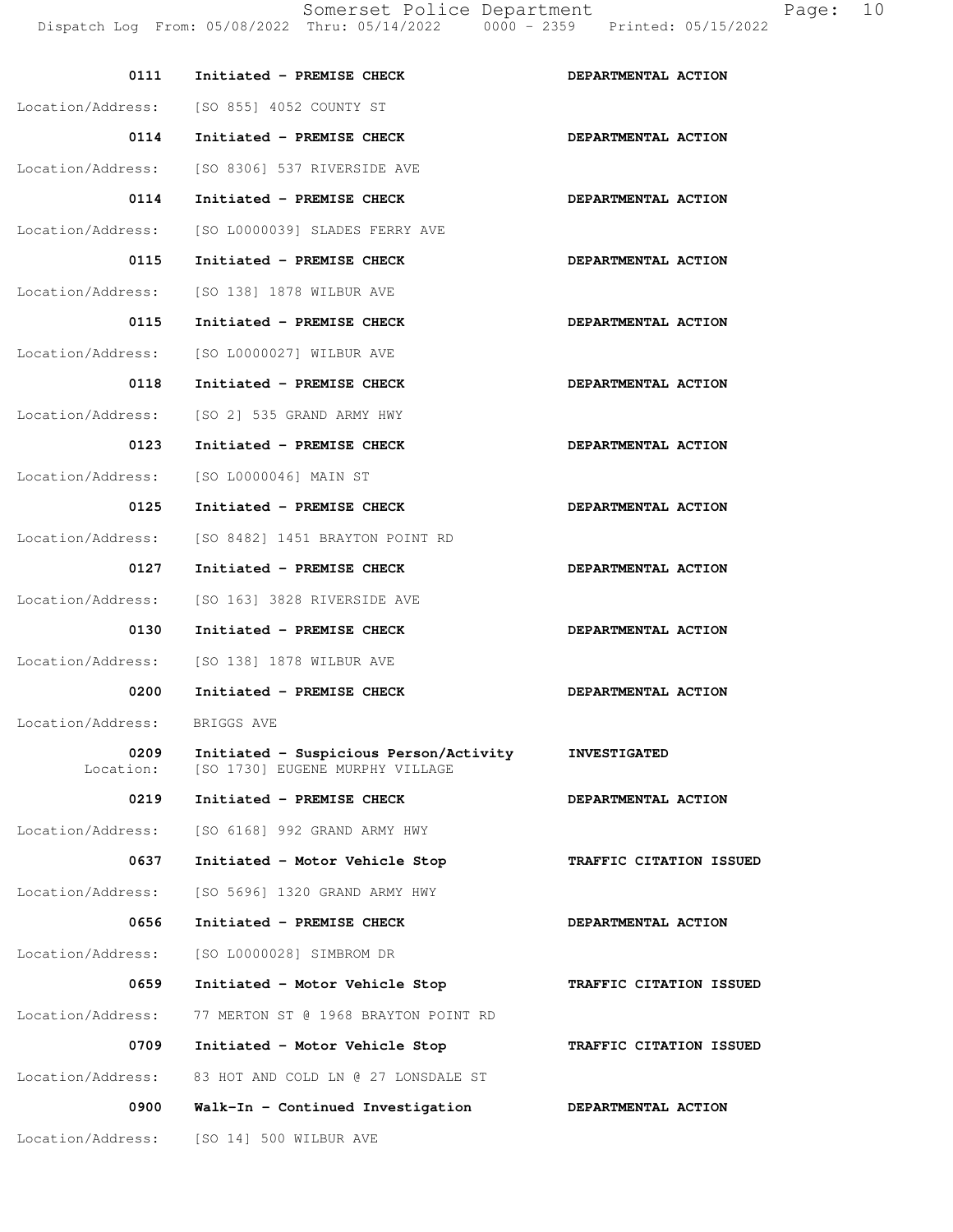|                           | Somerset Police Department<br>Dispatch Log From: 05/08/2022 Thru: 05/14/2022 0000 - 2359 Printed: 05/15/2022 | 11<br>Page:                |
|---------------------------|--------------------------------------------------------------------------------------------------------------|----------------------------|
| 1045                      | Phone - Alarm Burglar/Holdup                                                                                 | ACCIDENTAL/DEFECTIVE ALARM |
|                           | Location/Address: [SO 87] 625 COUNTY ST                                                                      |                            |
| 1240                      | Phone - Alarm Burglar/Holdup                                                                                 | ACCIDENTAL/DEFECTIVE ALARM |
| Location/Address:         | 291 CAREY ST                                                                                                 |                            |
| 1240                      | Walk-In - Officer Wanted<br>Location/Address: [SO 2257] 4095 COUNTY ST<br>Refer To Incident: 22-499-OF       | REPORT PREPARED            |
| Location/Address:         | 1258 Phone - Officer Wanted<br>[SO 1677] 580 WHETSTONE HILL RD                                               | REPORT PREPARED            |
| 1311                      | Phone - MEDICAL                                                                                              | TRANSPORT-HOSPITAL MEDICAL |
| Location/Address:         | [SO 5869] 247 PLEASANT ST                                                                                    |                            |
| 1332<br>Location/Address: | Walk-In - Continued Investigation<br>[SO 14] 500 WILBUR AVE                                                  | <b>INVESTIGATED</b>        |
| 1405                      | Phone - Suspicious Person/Activity MO POLICE SERVICE NECESSARY                                               |                            |
| Location/Address:         | [SO 173] 869 GRAND ARMY HWY                                                                                  |                            |
| 1536<br>Location/Address: | Walk-In - Officer Wanted<br>[SO 6588] 826 COUNTY ST                                                          | <b>ADVICE GIVEN</b>        |
| 1551<br>Location/Address: | Walk-In - Hazardous Condition<br>[SO 189] 2317 COUNTY ST                                                     | <b>UNFOUNDED</b>           |
| 1656<br>Location/Address: | Phone - Animal Complaint<br>524 PALMER ST @ 3255 COUNTY ST                                                   | <b>UNFOUNDED</b>           |
| 1822                      | Phone - 911 Hang up/Aban line/Unf Call                                                                       | ACCIDENTAL 9-1-1 CALL      |
| Location/Address:         | 351 MACARTHUR AVE                                                                                            |                            |
| 1949                      | Initiated - Motor Vehicle Stop                                                                               | TRAFFIC CITATION ISSUED    |
| Location/Address:         | [SO 166] 1263 BRAYTON POINT RD                                                                               |                            |
| 2003                      | Initiated - Motor Vehicle Stop                                                                               | TRAFFIC CITATION ISSUED    |
| Location/Address:         | [SO 166] 1263 BRAYTON POINT RD                                                                               |                            |
| 2016                      | Initiated - Motor Vehicle Stop                                                                               | TRAFFIC CITATION ISSUED    |
| Location/Address:         | [SO 166] 1263 BRAYTON POINT RD                                                                               |                            |
| 2022                      | Initiated - Motor Vehicle Stop                                                                               | TRAFFIC WARNING ISSUED     |
| Location/Address:         | 1607 READ ST @ 992 LEES RIVER AVE                                                                            |                            |
| 2028<br>Location/Address: | Phone - Suspicious Person/Activity<br>READ ST                                                                | <b>UNFOUNDED</b>           |
| 2044                      | Initiated - PREMISE CHECK                                                                                    | DEPARTMENTAL ACTION        |
| Location/Address:         | [SO L0000028] SIMBROM DR                                                                                     |                            |
| 2052<br>Location/Address: | Phone - Suspicious Auto<br>LAKE ST                                                                           | <b>INVESTIGATED</b>        |
| 2107<br>Location/Address: | Phone - Check Well Being<br>[SO L0000044] COUNTY ST                                                          | <b>INVESTIGATED</b>        |
| 2341<br>Location/Address: | Phone - Officer Wanted<br>[SO 8123] 465 COUNTY ST                                                            | <b>ADVICE GIVEN</b>        |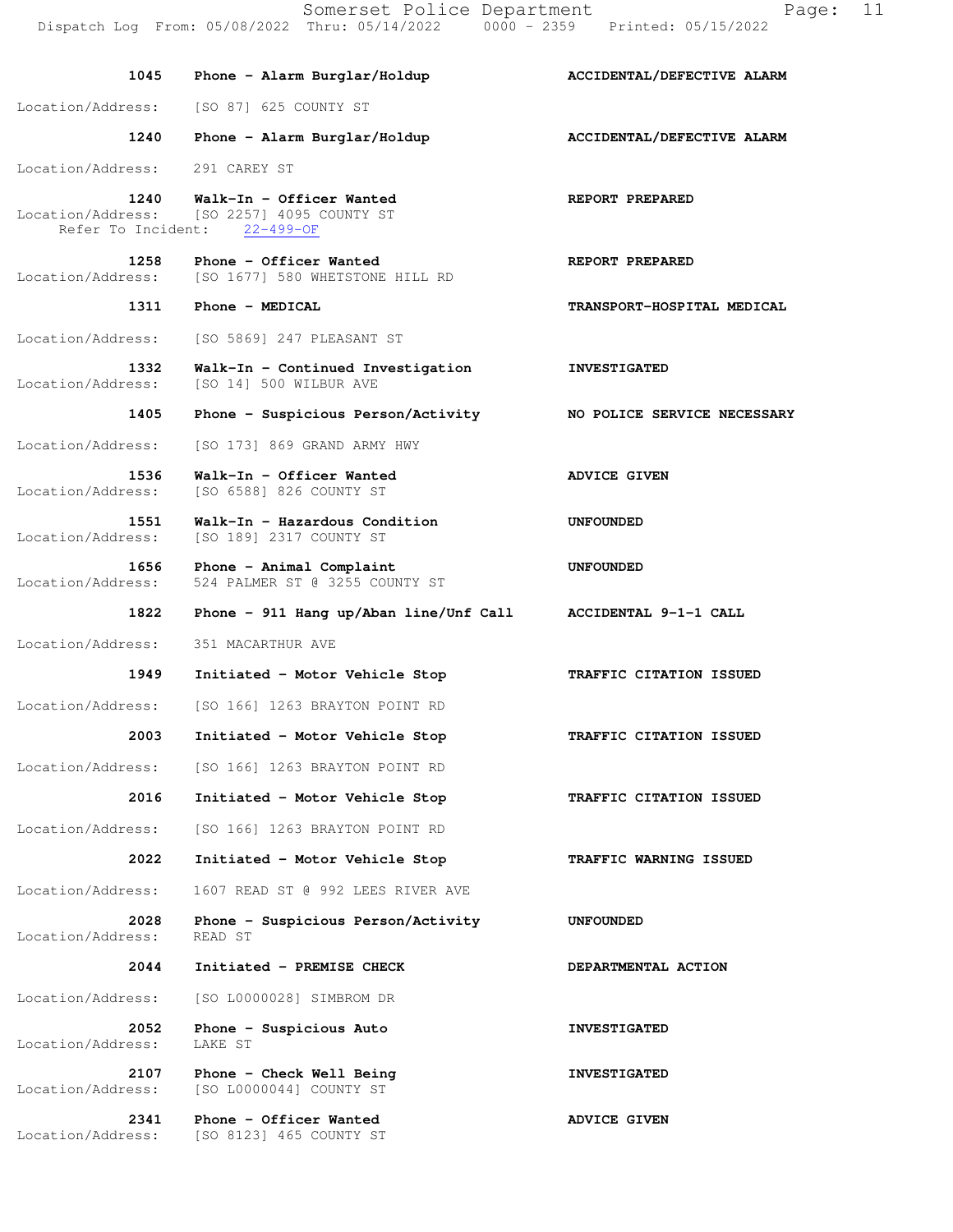## **For Date: 05/12/2022 - Thursday**

| 0049                      | Phone - 911 Hang up/Aban line/Unf Call REPORT PREPARED<br>Location/Address: [SO 44] 1876 WILBUR AVE<br>Refer To Incident: 22-502-OF |                            |
|---------------------------|-------------------------------------------------------------------------------------------------------------------------------------|----------------------------|
| 0206                      | Initiated - PREMISE CHECK                                                                                                           | DEPARTMENTAL ACTION        |
| Location/Address:         | [SO 138] 1878 WILBUR AVE                                                                                                            |                            |
| 0222                      | Initiated - PREMISE CHECK                                                                                                           | DEPARTMENTAL ACTION        |
| Location/Address:         | [SO 8306] 537 RIVERSIDE AVE                                                                                                         |                            |
| 0610                      | Initiated - PREMISE CHECK                                                                                                           | DEPARTMENTAL ACTION        |
| Location/Address:         | [SO L0000028] SIMBROM DR                                                                                                            |                            |
| 0634                      | Initiated - Motor Vehicle Stop                                                                                                      | TRAFFIC CITATION ISSUED    |
| Location/Address:         | 10 EASTVIEW AVE @ 2805 COUNTY ST                                                                                                    |                            |
| 0637                      | Initiated - Motor Vehicle Stop                                                                                                      | TRAFFIC CITATION ISSUED    |
| Location/Address:         | [SO 2301] 34 RIVERSIDE AVE                                                                                                          |                            |
| 0647                      | Initiated - Motor Vehicle Stop                                                                                                      | TRAFFIC CITATION ISSUED    |
| Location/Address:         | 3985 RIVERSIDE AVE @ 3 CARRIE HOOD LN                                                                                               |                            |
| 0714                      | Initiated - Motor Vehicle Stop                                                                                                      | TRAFFIC CITATION ISSUED    |
| Location/Address:         | GRAND ARMY HWY                                                                                                                      |                            |
| 0738                      | Initiated - Motor Vehicle Stop                                                                                                      | TRAFFIC CITATION ISSUED    |
| Location/Address:         | [SO 15] 500 READ ST                                                                                                                 |                            |
| 0743                      | Initiated - Motor Vehicle Stop                                                                                                      | TRAFFIC CITATION ISSUED    |
| Location/Address:         | 1968 BRAYTON POINT RD @ 901 READ ST                                                                                                 |                            |
| 0749                      | Initiated - Motor Vehicle Stop                                                                                                      | TRAFFIC CITATION ISSUED    |
| Location:                 | [SO 1730] EUGENE MURPHY VILLAGE                                                                                                     |                            |
| 0756                      | Initiated - Motor Vehicle Stop                                                                                                      | TRAFFIC CITATION ISSUED    |
| Location/Address:         | MURPHY VLG                                                                                                                          |                            |
| 0820                      | Initiated - Motor Vehicle Stop                                                                                                      | TRAFFIC CITATION ISSUED    |
| Location/Address:         | [SO 51] 1236 COUNTY ST                                                                                                              |                            |
| 0844                      | Initiated - Motor Vehicle Stop                                                                                                      | TRAFFIC CITATION ISSUED    |
| Location/Address:         | [SO 1676] 891 COUNTY ST                                                                                                             |                            |
| 0851                      | Phone - Alarm Burglar/Holdup                                                                                                        | ACCIDENTAL/DEFECTIVE ALARM |
| Location/Address:         | [SO 603] 1464 COUNTY ST                                                                                                             |                            |
| 0855<br>Location/Address: | Walk-In - Continued Investigation<br>[SO 14] 500 WILBUR AVE                                                                         | <b>INVESTIGATED</b>        |
| 0857                      | Initiated - Motor Vehicle Stop                                                                                                      | TRAFFIC WARNING ISSUED     |
| Location/Address:         | [SO 174] 1212 COUNTY ST                                                                                                             |                            |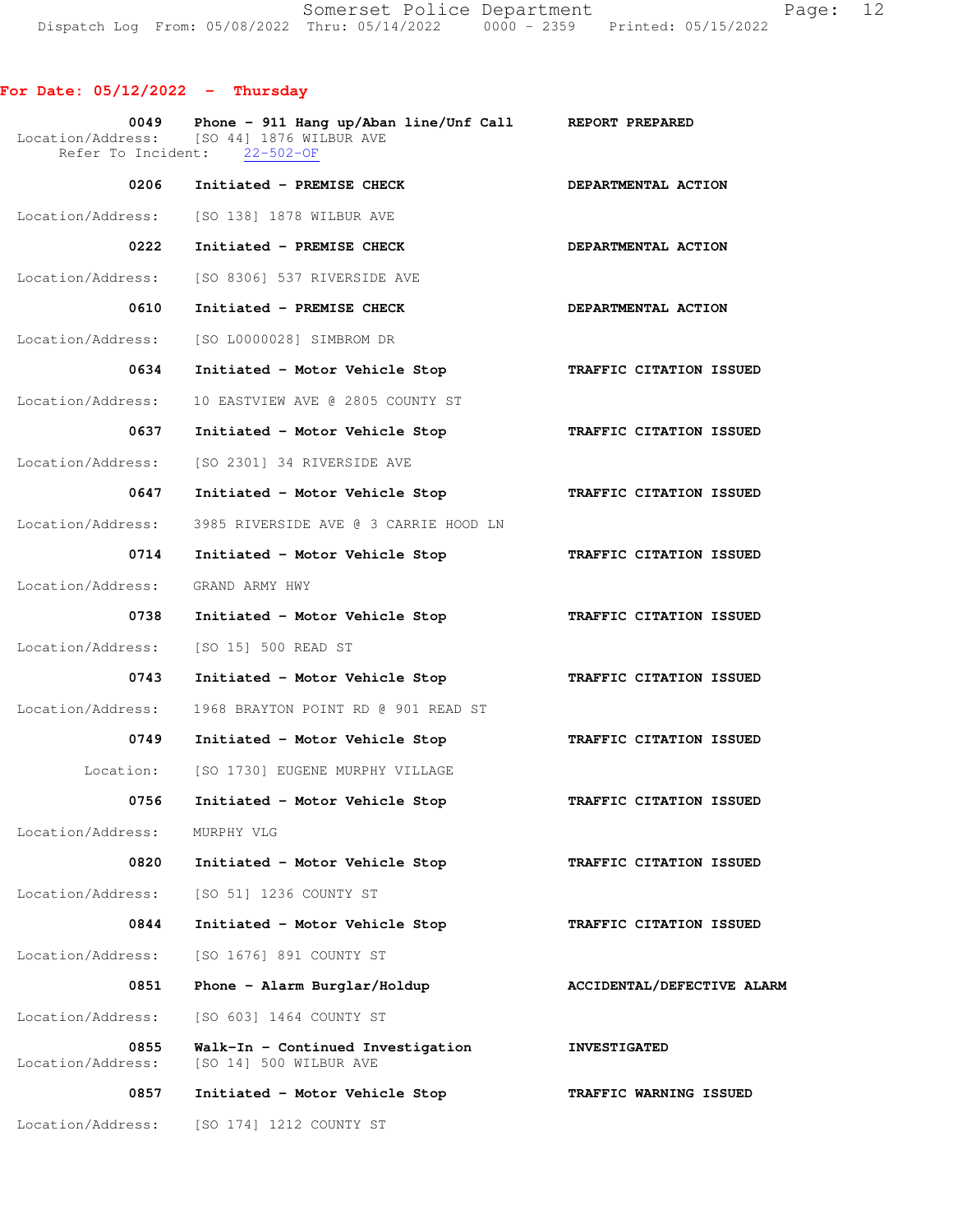|                           | Somerset Police Department<br>Dispatch Log From: 05/08/2022 Thru: 05/14/2022 0000 - 2359 Printed: 05/15/2022 | 13<br>Page:                |
|---------------------------|--------------------------------------------------------------------------------------------------------------|----------------------------|
| 0904                      | Initiated - Motor Vehicle Stop                                                                               | TRAFFIC CITATION ISSUED    |
| Location/Address:         | [SO 9111] 927 COUNTY ST                                                                                      |                            |
| 0906<br>Location/Address: | Initiated - Continued Investigation<br>[SO 8123] 465 COUNTY ST                                               | <b>INVESTIGATED</b>        |
| 0913                      | Initiated - Motor Vehicle Stop                                                                               | TRAFFIC CITATION ISSUED    |
| Location/Address:         | [SO 49] 975 COUNTY ST                                                                                        |                            |
| 0930                      | Initiated - Motor Vehicle Stop                                                                               | TRAFFIC WARNING ISSUED     |
| Location/Address:         | [SO 603] 1464 COUNTY ST                                                                                      |                            |
| 0948                      | Initiated - Motor Vehicle Stop                                                                               | TRAFFIC CITATION ISSUED    |
| Location/Address:         | [SO 1011] 1089 COUNTY ST                                                                                     |                            |
| 0957                      | Phone - Check Well Being                                                                                     | TRANSPORT-HOSPITAL MEDICAL |
| Location/Address:         | 69 PERRY AVE<br>Refer To Incident: 22-503-OF                                                                 |                            |
| 1033                      | Phone - MEDICAL                                                                                              | TRANSPORT-HOSPITAL MEDICAL |
| Location/Address:         | [SO 72] 1229 WILBUR AVE                                                                                      |                            |
| 1105<br>Location/Address: | Initiated - Suspicious Auto<br>[SO 138] 1878 WILBUR AVE                                                      | <b>INVESTIGATED</b>        |
| 1133                      | Initiated - Motor Vehicle Stop                                                                               | TRAFFIC CITATION ISSUED    |
| Location/Address:         | 481 SOUTH ST @ 275 DUBLIN ST                                                                                 |                            |
| 1136<br>Location/Address: | Initiated - Suspicious Auto<br>[SO L0000027] WILBUR AVE                                                      | <b>INVESTIGATED</b>        |
| 1145                      | Initiated - Motor Vehicle Stop                                                                               | TRAFFIC CITATION ISSUED    |
| Location/Address:         | 943 BRAYTON POINT RD @ 34 MERCIER AVE                                                                        |                            |
| 1149                      | Initiated - Motor Vehicle Stop                                                                               | TRAFFIC WARNING ISSUED     |
| Location/Address:         | [SO 44] 1833 WILBUR AVE                                                                                      |                            |
| 1158                      | Initiated - Motor Vehicle Stop                                                                               | TRAFFIC CITATION ISSUED    |
| Location/Address:         | 943 BRAYTON POINT RD @ 34 MERCIER AVE                                                                        |                            |
| 1206                      | Initiated - Motor Vehicle Stop                                                                               | TRAFFIC CITATION ISSUED    |
| Location/Address:         | 943 BRAYTON POINT RD @ 34 MERCIER AVE                                                                        |                            |
| 1214                      | Initiated - Motor Vehicle Stop                                                                               | TRAFFIC CITATION ISSUED    |
| Location/Address:         | 943 BRAYTON POINT RD @ 34 MERCIER AVE                                                                        |                            |
| 1220                      | Initiated - Motor Vehicle Stop                                                                               | TRAFFIC CITATION ISSUED    |
| Location/Address:         | 34 MERCIER AVE @ 943 BRAYTON POINT RD                                                                        |                            |
| 1242                      | Other - Alarm Check                                                                                          | ACCIDENTAL/DEFECTIVE ALARM |
| Location/Address:         | [SO 2267] 3129 COUNTY ST                                                                                     |                            |
| 1249                      | Initiated - Motor Vehicle Stop                                                                               | TRAFFIC WARNING ISSUED     |
| Location/Address:         | [SO 4726] 1300 WILBUR AVE                                                                                    |                            |
| 1259                      | Initiated - Motor Vehicle Stop                                                                               | TRAFFIC CITATION ISSUED    |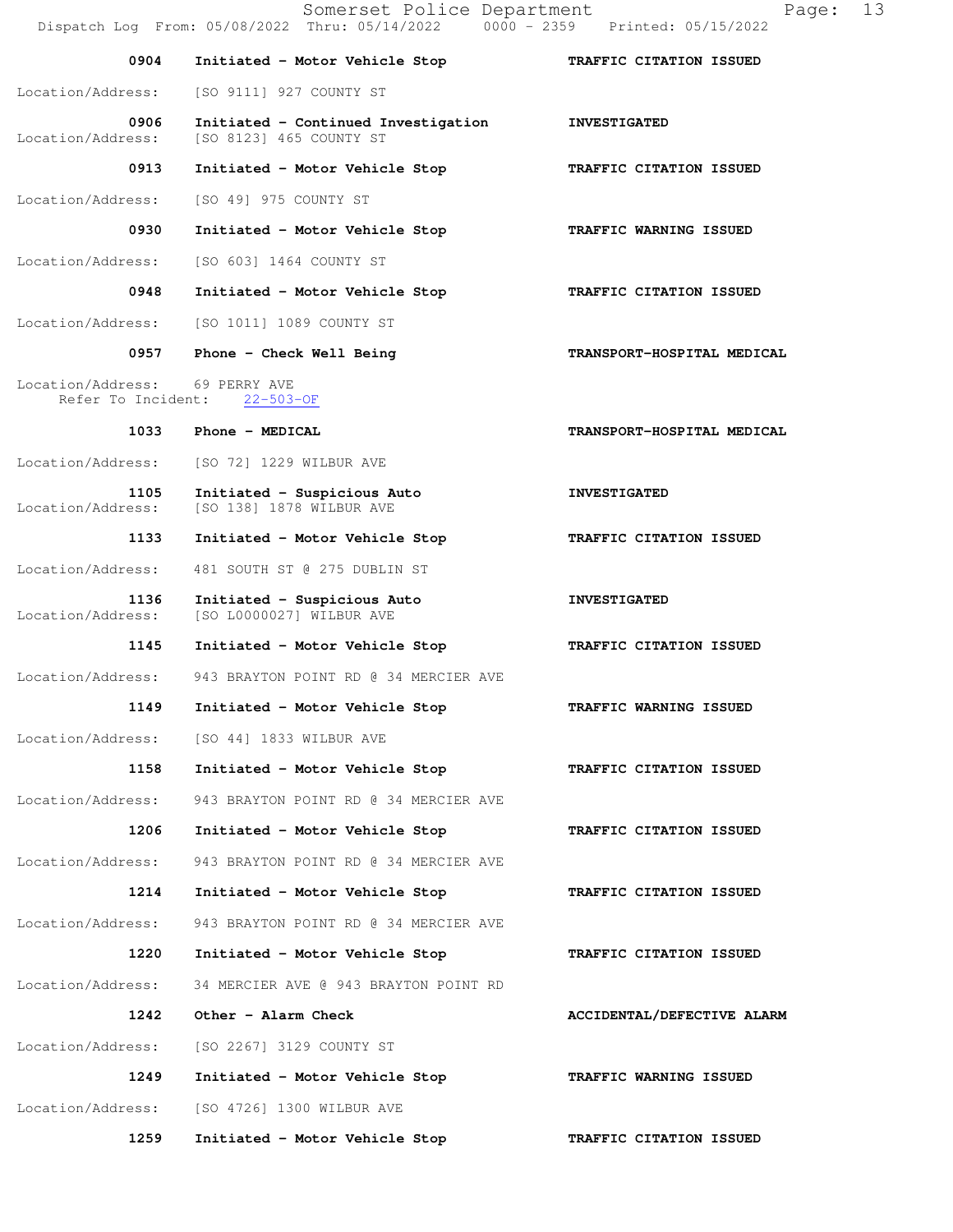Somerset Police Department Page: 14 Dispatch Log From: 05/08/2022 Thru: 05/14/2022 0000 - 2359 Printed: 05/15/2022 Location/Address: 943 BRAYTON POINT RD @ 34 MERCIER AVE 1311 Phone - Alarm Burglar/Holdup **ACCIDENTAL/DEFECTIVE ALARM**  Location/Address: [SO 7365] 403 KAUFMAN RD Apt. #RD 1324 Phone - Hazardous Condition **REMOVED HAZARDOUS CONDITIONS**  Location/Address: [SO 7590] 63 NEW JERSEY AVE  **1346 Phone - MEDICAL TRANSPORT-HOSPITAL MEDICAL**  Location/Address: [SO 2613] 869 GRAND ARMY HWY  **1351 Initiated - Motor Vehicle Stop TRAFFIC CITATION ISSUED**  Location/Address: [SO 8068] 381 WILBUR AVE  **1407 Initiated - Motor Vehicle Stop TRAFFIC CITATION ISSUED**  Location/Address: 2805 COUNTY ST @ 10 EASTVIEW AVE  **1445 Walk-In - Continued Investigation DEPARTMENTAL ACTION**  Location/Address: [SO 14] 500 WILBUR AVE  **1507 Initiated - Motor Vehicle Stop TRAFFIC CITATION ISSUED**  Location/Address: 203 LUTHER AVE @ 740 COUNTY ST  **1521 Phone - MEDICAL TRANSPORT-HOSPITAL MEDICAL**  Location/Address: [SO 8306] 537 RIVERSIDE AVE Apt. #107  **1522 Initiated - Motor Vehicle Stop TRAFFIC CITATION ISSUED**  Location/Address: [SO 9111] 927 COUNTY ST  **1532 Initiated - Motor Vehicle Stop TRAFFIC CITATION ISSUED**  Location/Address: 877 COUNTY ST @ 83 SHAWOMET AVE  **1544 Initiated - Motor Vehicle Stop TRAFFIC CITATION ISSUED**  Location/Address: 610 COUNTY ST @ 233 HARRISON AVE  **1553 Initiated - Motor Vehicle Stop TRAFFIC CITATION ISSUED**  Location/Address: 472 COUNTY ST @ 237 GRANDVIEW AVE  **1610 Initiated - Motor Vehicle Stop TRAFFIC CITATION ISSUED**  Location/Address: 223 BUFFINTON ST @ 994 COUNTY ST  **1622 Initiated - Motor Vehicle Stop TRAFFIC CITATION ISSUED**  Location/Address: 472 COUNTY ST @ 237 GRANDVIEW AVE 1624 Phone - Officer Wanted **SERVICES RENDERED**  Location/Address: [SO 8306] 537 RIVERSIDE AVE  **1651 Initiated - Parking Violation PARKING TICKET ISSUED**  Location/Address: BUXTON AVE  **1704 Initiated - Motor Vehicle Stop TRAFFIC CITATION ISSUED**  Location/Address: 9 DORIS AVE @ 1054 COUNTY ST  **1725 Initiated - Motor Vehicle Stop TRAFFIC CITATION ISSUED**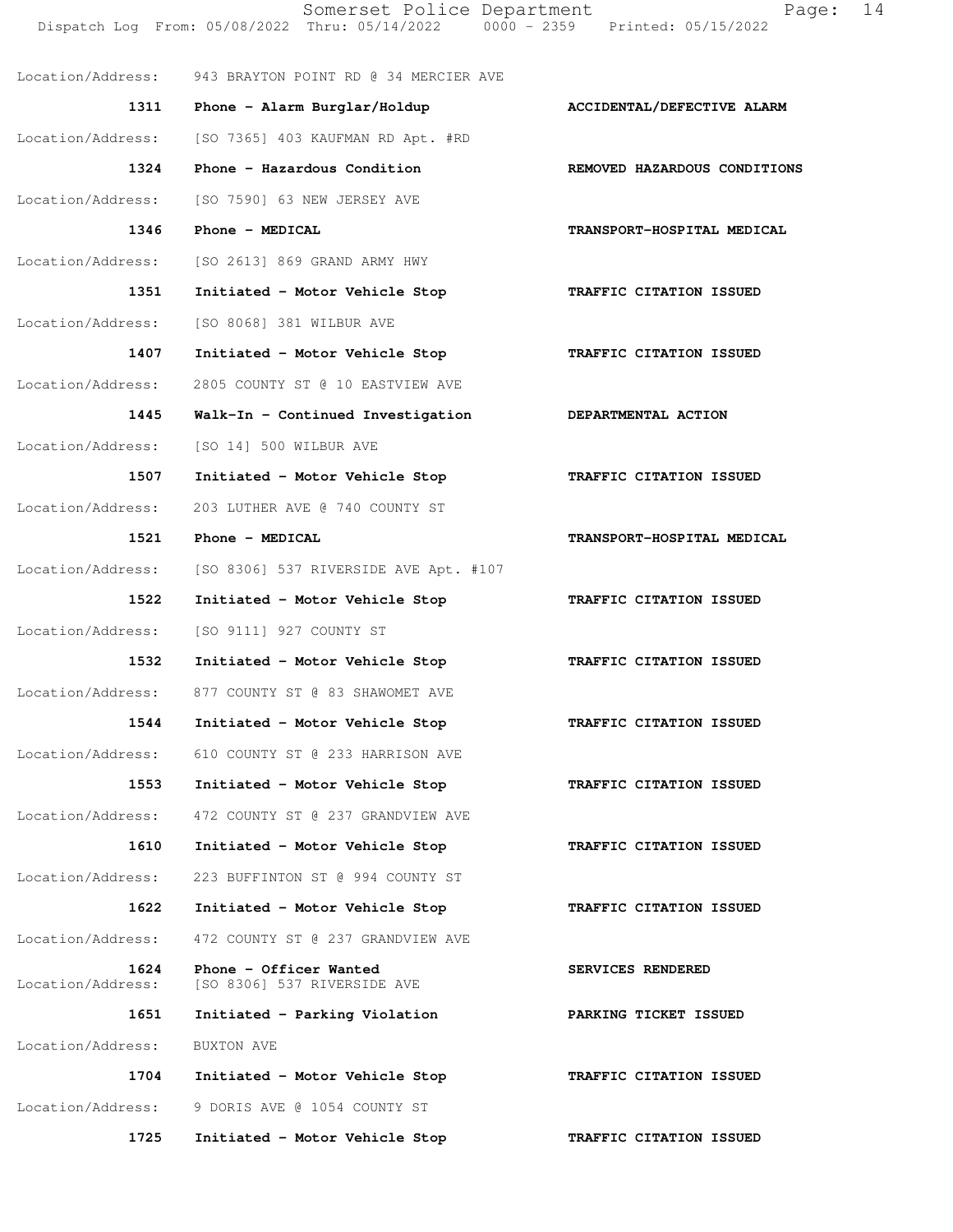| Location/Address:                                      | [SO 3473] 160 NEWHILL AVE                                                |                               |
|--------------------------------------------------------|--------------------------------------------------------------------------|-------------------------------|
| 1749                                                   | Initiated - Summons/Papers Service                                       | MESSAGE/SUMMONS NOT DELIVERED |
| Location/Address:                                      | 159 BRAYTON AVE                                                          |                               |
| 1807                                                   | Initiated - Motor Vehicle Stop                                           | TRAFFIC CITATION ISSUED       |
| Location/Address:                                      | 39 HOT AND COLD LN @ 6 ROCKDALE ST                                       |                               |
| 1822                                                   | Initiated - Motor Vehicle Stop                                           | TRAFFIC CITATION ISSUED       |
| Location/Address:                                      | 27 LONSDALE ST @ 83 HOT AND COLD LN                                      |                               |
| 1831                                                   | Initiated - Parking Violation                                            | PARKING TICKET ISSUED         |
| Location/Address:                                      | 1000 READ ST @ 27 HOT AND COLD LN                                        |                               |
| 1910<br>Location/Address:                              | Phone - 911 Hang up/Aban line/Unf Call<br>[SO 5588] 150 SLADES FERRY AVE | <b>UNFOUNDED</b>              |
| 1912                                                   | Phone - Officer Wanted<br>Location/Address: [SO 2838] 505 GRAND ARMY HWY | <b>UNFOUNDED</b>              |
| 2049<br>Location/Address:                              | Phone - Motor Vehicle Complaints<br>558 FIM ST                           | <b>UNFOUNDED</b>              |
| 2052                                                   | Initiated - PREMISE CHECK                                                | DEPARTMENTAL ACTION           |
| Location/Address:                                      | [SO L0000028] SIMBROM DR                                                 |                               |
| 2106                                                   | Initiated - Summons/Papers Service                                       | MESSAGE/SUMMONS DELIVERED     |
| Location/Address:                                      | 39 PAUL DR                                                               |                               |
| 2112<br>Location/Address:                              | Phone - Hazardous Condition<br>1255 READ ST @ 149 SEAVER AVE             | <b>UNFOUNDED</b>              |
| 2155<br>Location/Address:                              | Phone - Assist Other Police Department<br>[SO 2496] RIVERSIDE AVE        | <b>UNFOUNDED</b>              |
| 2213                                                   | Phone - 911 Hang up/Aban line/Unf Call                                   | ACCIDENTAL 9-1-1 CALL         |
| Location/Address:                                      | 8 SYCAMORE TER                                                           |                               |
| Location/Address: 125 JOHNSON ST<br>Refer To Incident: | 2318 Phone - Officer Wanted<br>$22 - 505 - OF$                           | <b>UNFOUNDED</b>              |
|                                                        |                                                                          |                               |

## **For Date: 05/13/2022 - Friday**

| 0041              | Initiated - PREMISE CHECK      | DEPARTMENTAL ACTION    |
|-------------------|--------------------------------|------------------------|
| Location/Address: | [SO 11] 538 CHACE ST           |                        |
| 0042              | Initiated - PREMISE CHECK      | DEPARTMENTAL ACTION    |
| Location/Address: | [SO 100] 2112 COUNTY ST        |                        |
| 0044              | Initiated - Motor Vehicle Stop | TRAFFIC WARNING ISSUED |
| Location/Address: | ISO 141 500 WILBUR AVE         |                        |
| 0045              | Initiated - PREMISE CHECK      | DEPARTMENTAL ACTION    |
| Location/Address: | [SO 189] 2317 COUNTY ST        |                        |
| 0047              | Initiated - PREMISE CHECK      | DEPARTMENTAL ACTION    |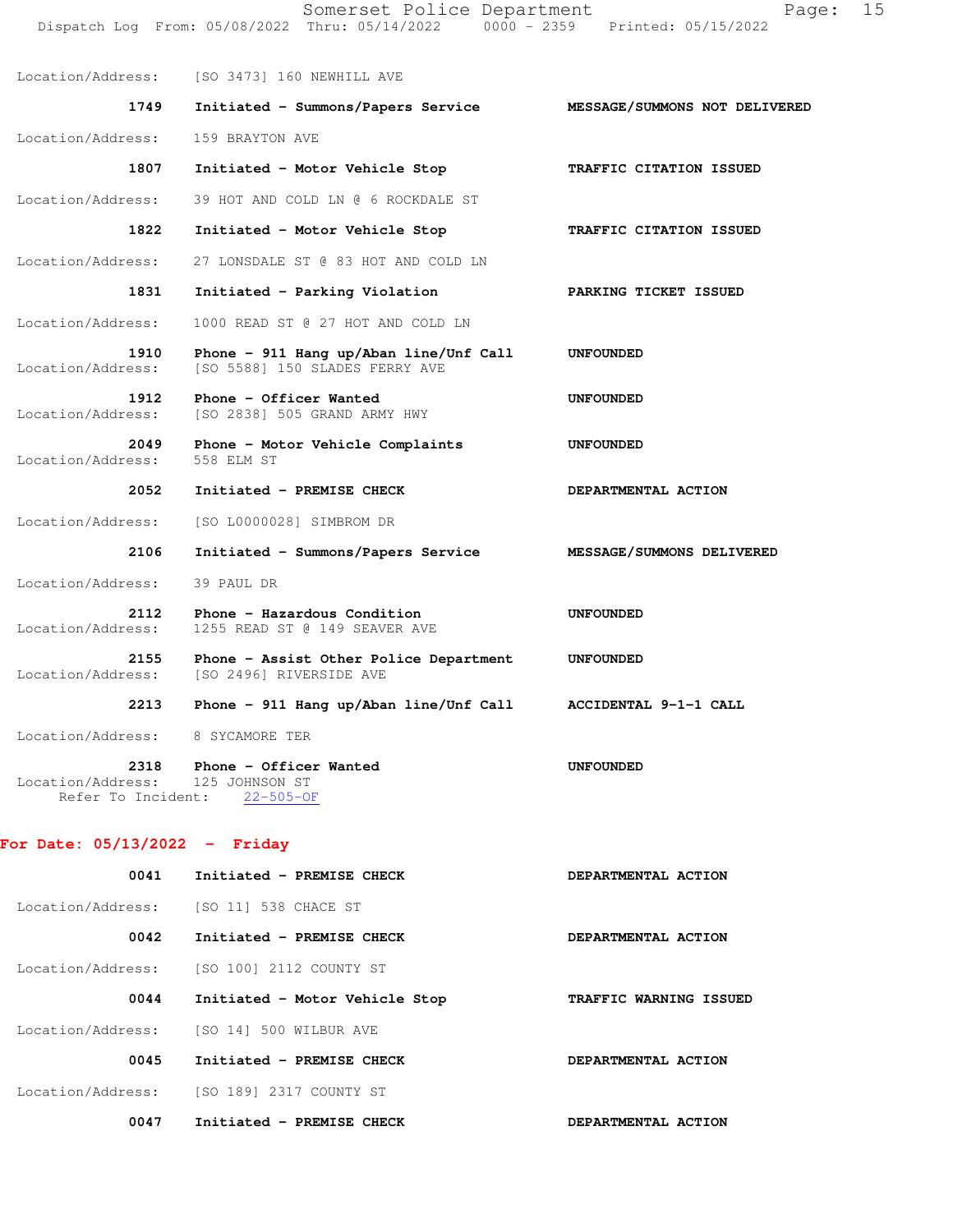|                           |                                                        | Somerset Police Department<br>Page:<br>Dispatch Log From: 05/08/2022 Thru: 05/14/2022 0000 - 2359 Printed: 05/15/2022 | 16 |
|---------------------------|--------------------------------------------------------|-----------------------------------------------------------------------------------------------------------------------|----|
|                           | Location/Address: [SO 133] 582 SOUTH ST                |                                                                                                                       |    |
| 0049                      | Initiated - PREMISE CHECK                              | DEPARTMENTAL ACTION                                                                                                   |    |
| Location/Address:         | [SO 1024] 2722 COUNTY ST                               |                                                                                                                       |    |
| 0050                      | Initiated - PREMISE CHECK                              | DEPARTMENTAL ACTION                                                                                                   |    |
| Location/Address:         | [SO 87] 625 COUNTY ST                                  |                                                                                                                       |    |
| 0050                      | Initiated - PREMISE CHECK                              | DEPARTMENTAL ACTION                                                                                                   |    |
| Location/Address:         | [SO 12] 2732 COUNTY ST                                 |                                                                                                                       |    |
| 0050                      | Initiated - PREMISE CHECK                              | DEPARTMENTAL ACTION                                                                                                   |    |
| Location/Address:         | [SO 1244] 386 LUTHER AVE                               |                                                                                                                       |    |
| 0051                      | Initiated - PREMISE CHECK                              | DEPARTMENTAL ACTION                                                                                                   |    |
| Location/Address:         | [SO 179] 2756 COUNTY ST                                |                                                                                                                       |    |
| 0052                      | Initiated - PREMISE CHECK                              | DEPARTMENTAL ACTION                                                                                                   |    |
| Location/Address:         | [SO 178] 2900 COUNTY ST                                |                                                                                                                       |    |
| 0052                      | Initiated - PREMISE CHECK                              | DEPARTMENTAL ACTION                                                                                                   |    |
| Location/Address:         | [SO L0000019] COUNTY ST                                |                                                                                                                       |    |
| 0054                      | Initiated - PREMISE CHECK                              | DEPARTMENTAL ACTION                                                                                                   |    |
| Location/Address:         | [SO 78] 3049 COUNTY ST                                 |                                                                                                                       |    |
| 0055                      | Initiated - PREMISE CHECK                              | DEPARTMENTAL ACTION                                                                                                   |    |
| Location/Address:         | [SO 2343] 3200 COUNTY ST                               |                                                                                                                       |    |
| 0058                      | Initiated - PREMISE CHECK                              | DEPARTMENTAL ACTION                                                                                                   |    |
|                           | Location/Address: [SO 162] 3249 COUNTY ST              |                                                                                                                       |    |
| 0103<br>Location/Address: | Initiated - Suspicious Auto<br>[SO 189] 2317 COUNTY ST | <b>INVESTIGATED</b>                                                                                                   |    |
| 0106                      | Initiated - PREMISE CHECK                              | DEPARTMENTAL ACTION                                                                                                   |    |
| Location/Address:         | [SO 4] 90 OLYMPIC RD                                   |                                                                                                                       |    |
| 0107                      | Initiated - PREMISE CHECK                              | DEPARTMENTAL ACTION                                                                                                   |    |
| Location/Address:         | WINDWARD DR                                            |                                                                                                                       |    |
| 0108                      | Initiated - PREMISE CHECK                              | DEPARTMENTAL ACTION                                                                                                   |    |
| Location/Address:         | [SO 1677] 580 WHETSTONE HILL RD                        |                                                                                                                       |    |
| 0115                      | Initiated - PREMISE CHECK                              | DEPARTMENTAL ACTION                                                                                                   |    |
| Location/Address:         | FAIRWAY DR                                             |                                                                                                                       |    |
| 0117                      | Initiated - Motor Vehicle Stop                         | TRAFFIC CITATION ISSUED                                                                                               |    |
| Location/Address:         | [SO 204] 525 COUNTY ST                                 |                                                                                                                       |    |
| 0118                      | Initiated - PREMISE CHECK                              | DEPARTMENTAL ACTION                                                                                                   |    |
| Location/Address:         | ELM ST                                                 |                                                                                                                       |    |
| 0121                      | Initiated - PREMISE CHECK                              | DEPARTMENTAL ACTION                                                                                                   |    |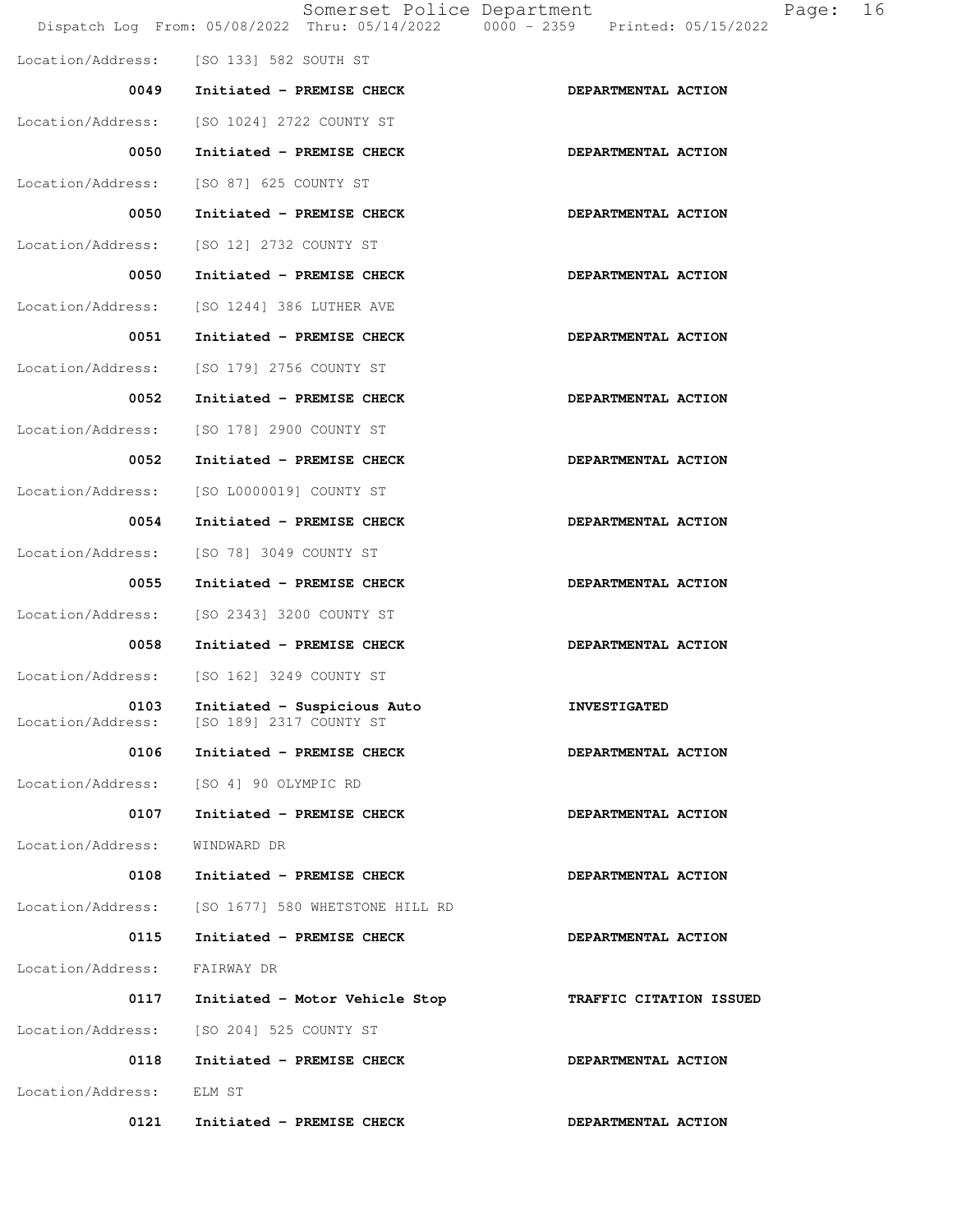|                                                 | Somerset Police Department<br>Dispatch Log From: 05/08/2022 Thru: 05/14/2022 0000 - 2359 Printed: 05/15/2022 | 17<br>Page:                |
|-------------------------------------------------|--------------------------------------------------------------------------------------------------------------|----------------------------|
|                                                 | Location/Address: [SO 855] 4052 COUNTY ST                                                                    |                            |
| 0150                                            | Initiated - PREMISE CHECK                                                                                    | DEPARTMENTAL ACTION        |
| Location/Address:                               | PALMER ST                                                                                                    |                            |
| 0153                                            | Initiated - PREMISE CHECK                                                                                    | DEPARTMENTAL ACTION        |
| Location/Address:                               | [SO L0000046] MAIN ST                                                                                        |                            |
| 0153                                            | Initiated - Motor Vehicle Stop                                                                               | TRAFFIC CITATION ISSUED    |
| Location/Address:                               | [SO 136] 1804 COUNTY ST                                                                                      |                            |
| 0304                                            | Phone - Fire Alarm                                                                                           | ACCIDENTAL/DEFECTIVE ALARM |
| Location/Address:                               | 319 LAFAYETTE ST                                                                                             |                            |
| 0304<br>Location/Address:                       | Phone - MEDICAL<br>[SO 1805] 98 CLEARVIEW AVE                                                                | Patient Refusal            |
| 0609                                            | Initiated - Motor Vehicle Stop                                                                               | TRAFFIC CITATION ISSUED    |
| Location/Address:                               | [SO L0000019] COUNTY ST                                                                                      |                            |
| 0632                                            | Initiated - PREMISE CHECK                                                                                    | DEPARTMENTAL ACTION        |
| Location/Address:                               | [SO L0000028] SIMBROM DR                                                                                     |                            |
| 0734                                            | Initiated - Public Service Other                                                                             | DEPARTMENTAL ACTION        |
| Location/Address:                               | [SO 88] 1141 BRAYTON AVE                                                                                     |                            |
| 0821                                            | Initiated - Motor Vehicle Stop                                                                               | TRAFFIC CITATION ISSUED    |
| Location/Address:                               | 203 LUTHER AVE @ 740 COUNTY ST                                                                               |                            |
| 0828                                            | Initiated - Motor Vehicle Stop                                                                               | TRAFFIC CITATION ISSUED    |
| Location/Address:                               | 35 ROBERGE ST @ 1185 COUNTY ST                                                                               |                            |
| 0848                                            | Initiated - Motor Vehicle Stop                                                                               | TRAFFIC CITATION ISSUED    |
| Location/Address:                               | 83 SHAWOMET AVE @ 877 COUNTY ST                                                                              |                            |
| 0902                                            | Initiated - Motor Vehicle Stop                                                                               | TRAFFIC CITATION ISSUED    |
| Location/Address:                               | [SO L0000023] 1606 RIVERSIDE AVE                                                                             |                            |
| 0920<br>Location/Address:<br>Refer To Incident: | Initiated - Officer Wanted<br>[SO 1677] 580 WHETSTONE HILL RD<br>$22 - 506 - OF$                             | REPORT PREPARED            |
| 0926                                            | Initiated - Motor Vehicle Stop                                                                               | TRAFFIC WARNING ISSUED     |
| Location/Address:                               | [SO L0000023] 1606 RIVERSIDE AVE                                                                             |                            |
| 0935<br>Location/Address:                       | Initiated - Continued Investigation<br>[SO 1677] 580 WHETSTONE HILL RD                                       | <b>INVESTIGATED</b>        |
| 0937                                            | Initiated - Motor Vehicle Stop                                                                               | TRAFFIC CITATION ISSUED    |
| Location/Address:                               | [SO 92] 700 READ ST                                                                                          |                            |
| 0944                                            | Initiated - Motor Vehicle Stop                                                                               | TRAFFIC CITATION ISSUED    |
| Location/Address:                               | 3 CARRIE HOOD LN @ 3985 RIVERSIDE AVE                                                                        |                            |
| 0953                                            | Initiated - Motor Vehicle Stop                                                                               | TRAFFIC CITATION ISSUED    |
| Location/Address:                               | [SO 133] 582 SOUTH ST                                                                                        |                            |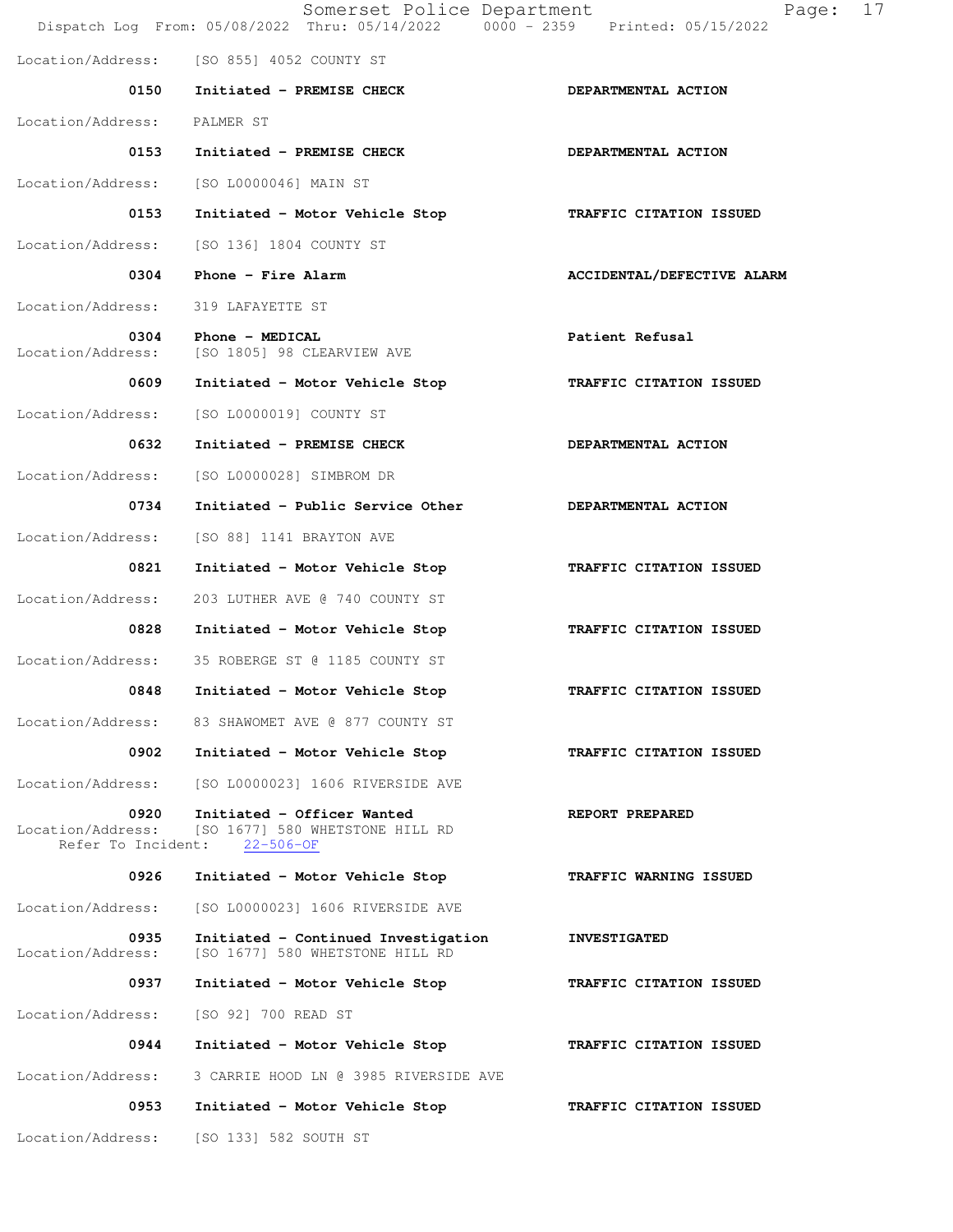Somerset Police Department Page: 18 Dispatch Log From: 05/08/2022 Thru: 05/14/2022 0000 - 2359 Printed: 05/15/2022

| 0955                                            | Initiated - Motor Vehicle Stop                                                                            | TRAFFIC CITATION ISSUED |
|-------------------------------------------------|-----------------------------------------------------------------------------------------------------------|-------------------------|
|                                                 | Location/Address: [SO 92] 700 READ ST                                                                     |                         |
| 1006                                            | Initiated - Motor Vehicle Stop                                                                            | TRAFFIC CITATION ISSUED |
| Location/Address:                               | [SO 92] 700 READ ST                                                                                       |                         |
| 1009                                            | Initiated - Public Service Other                                                                          | DEPARTMENTAL ACTION     |
| Location/Address:                               | [SO 92] 700 READ ST                                                                                       |                         |
| 1020                                            | Initiated - Motor Vehicle Stop                                                                            | TRAFFIC CITATION ISSUED |
| Location/Address:                               | 45 FRANKLIN RD @ 1036 READ ST                                                                             |                         |
| 1023                                            | Phone - Fire, Other                                                                                       | DEPARTMENTAL ACTION     |
| Location/Address:                               | [SO 1805] 98 CLEARVIEW AVE                                                                                |                         |
| 1026                                            | Initiated - Motor Vehicle Stop                                                                            | TRAFFIC CITATION ISSUED |
| Location/Address:                               | 285 IRVING AVE @ 1159 READ ST                                                                             |                         |
| 1042                                            | Initiated - Motor Vehicle Stop                                                                            | TRAFFIC CITATION ISSUED |
| Location/Address:                               | [SO 4726] 1300 WILBUR AVE                                                                                 |                         |
| 1050<br>Location/Address:                       | Phone - Motor Vehicle Complaints<br>WILBUR AVE                                                            | <b>UNFOUNDED</b>        |
| 1054                                            | Initiated - Motor Vehicle Stop                                                                            | TRAFFIC CITATION ISSUED |
| Location/Address:                               | [SO 166] 1263 BRAYTON POINT RD                                                                            |                         |
|                                                 |                                                                                                           |                         |
| 1117                                            | Phone - Parking Violation                                                                                 | DEPARTMENTAL ACTION     |
|                                                 | Location/Address: [SO 7934] 21 WILSON RD                                                                  |                         |
| 1133<br>Refer To Accident:                      | Phone - Accident<br>Location/Address: [SO 2838] 505 GRAND ARMY HWY<br>$22 - 163 - AC$                     | REPORT PREPARED         |
| 1134                                            | Initiated - Motor Vehicle Stop                                                                            | TRAFFIC CITATION ISSUED |
|                                                 | Location/Address: 174 DUBLIN ST @ 62 MARSH ST                                                             |                         |
|                                                 | 1416 Phone - Disturbance<br>Location/Address: [SO 128] 585 GRAND ARMY HWY<br>Refer To Incident: 22-507-OF | REPORT PREPARED         |
| 1428<br>Location/Address:<br>Refer To Accident: | Phone - Accident, Injury<br>[SO 2] 535 GRAND ARMY HWY<br>$22 - 164 - AC$                                  | REPORT PREPARED         |
| 1509                                            | Initiated - Motor Vehicle Stop                                                                            | TRAFFIC CITATION ISSUED |
| Location/Address:                               | [SO 15] 500 READ ST                                                                                       |                         |
| 1528                                            | Initiated - Motor Vehicle Stop                                                                            | TRAFFIC CITATION ISSUED |
| Location/Address:                               | 579 READ ST                                                                                               |                         |
| 1528<br>Location/Address:                       | Phone - Suspicious Person/Activity<br>[SO 4] 90 OLYMPIC RD                                                | UNFOUNDED               |
| 1541                                            | Initiated - Motor Vehicle Stop                                                                            | TRAFFIC WARNING ISSUED  |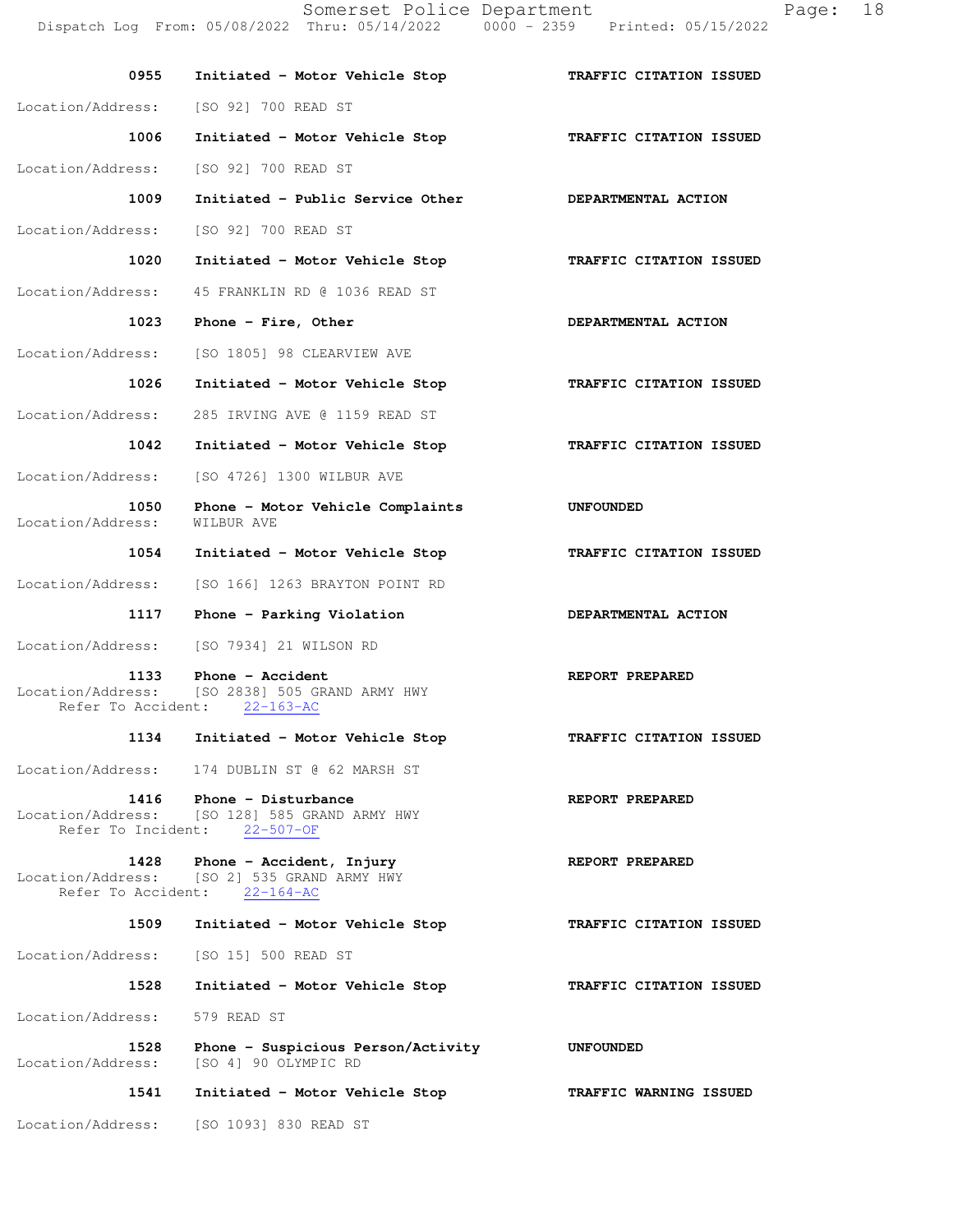Somerset Police Department Page: 19 Dispatch Log From: 05/08/2022 Thru: 05/14/2022 0000 - 2359 Printed: 05/15/2022

**1542 Phone - Disturbance 1842 Phone - Disturbance 1842 Phone INVESTIGATED**<br>ess: 428 HIGH ST Location/Address:  **1556 Initiated - Motor Vehicle Stop TRAFFIC CITATION ISSUED**  Location/Address: [SO 5120] 1072 GRAND ARMY HWY  **1630 Initiated - Motor Vehicle Stop TRAFFIC CITATION ISSUED**  Location/Address: WILBUR AVE  **1651 Initiated - Motor Vehicle Stop TRAFFIC CITATION ISSUED**  Location/Address: 943 BRAYTON POINT RD @ 34 MERCIER AVE  **1705 Initiated - Motor Vehicle Stop TRAFFIC CITATION ISSUED**  Location/Address: 943 BRAYTON POINT RD @ 34 MERCIER AVE  **1723 Initiated - Motor Vehicle Stop TRAFFIC CITATION ISSUED**  Location/Address: 943 BRAYTON POINT RD @ 34 MERCIER AVE  **1731 Initiated - Motor Vehicle Stop TRAFFIC CITATION ISSUED**  Location/Address: [SO 166] 1263 BRAYTON POINT RD  **1742 Initiated - Motor Vehicle Stop TRAFFIC CITATION ISSUED**  Location/Address: [SO 166] 1263 BRAYTON POINT RD  **1756 Initiated - Motor Vehicle Stop TRAFFIC CITATION ISSUED**  Location/Address: [SO 2613] 869 GRAND ARMY HWY  **1808 Initiated - Motor Vehicle Stop TRAFFIC CITATION ISSUED**  Location/Address: [SO 8482] 1451 BRAYTON POINT RD  **1826 Initiated - Motor Vehicle Stop TRAFFIC CITATION ISSUED**  Location/Address: [SO 133] 582 SOUTH ST  **1828 Initiated - Motor Vehicle Stop TRAFFIC CITATION ISSUED**  Location/Address: [SO 1093] 830 READ ST  **1841 Initiated - Motor Vehicle Stop TRAFFIC CITATION ISSUED**  Location/Address: [SO 92] 700 READ ST 1841 Phone - Alarm Burglar/Holdup **ACCIDENTAL/DEFECTIVE ALARM**  Location/Address: 371 NORTH ST  **2117 Phone - MEDICAL TRANSPORT-HOSPITAL MEDICAL**  Location/Address: 80 DESMOND AVE  **2149 Initiated - Motor Vehicle Stop TRAFFIC CITATION ISSUED**  Location/Address: 31 BUTLER ST @ 1095 BRAYTON POINT RD  **2157 Phone - Suspicious Auto INVESTIGATED**  Location/Address: [SO 8074] 30 REMINGTON DR  **2158 Initiated - Motor Vehicle Stop TRAFFIC CITATION ISSUED**  Location/Address: [SO 166] 1263 BRAYTON POINT RD  **2209 Initiated - Motor Vehicle Stop TRAFFIC CITATION ISSUED**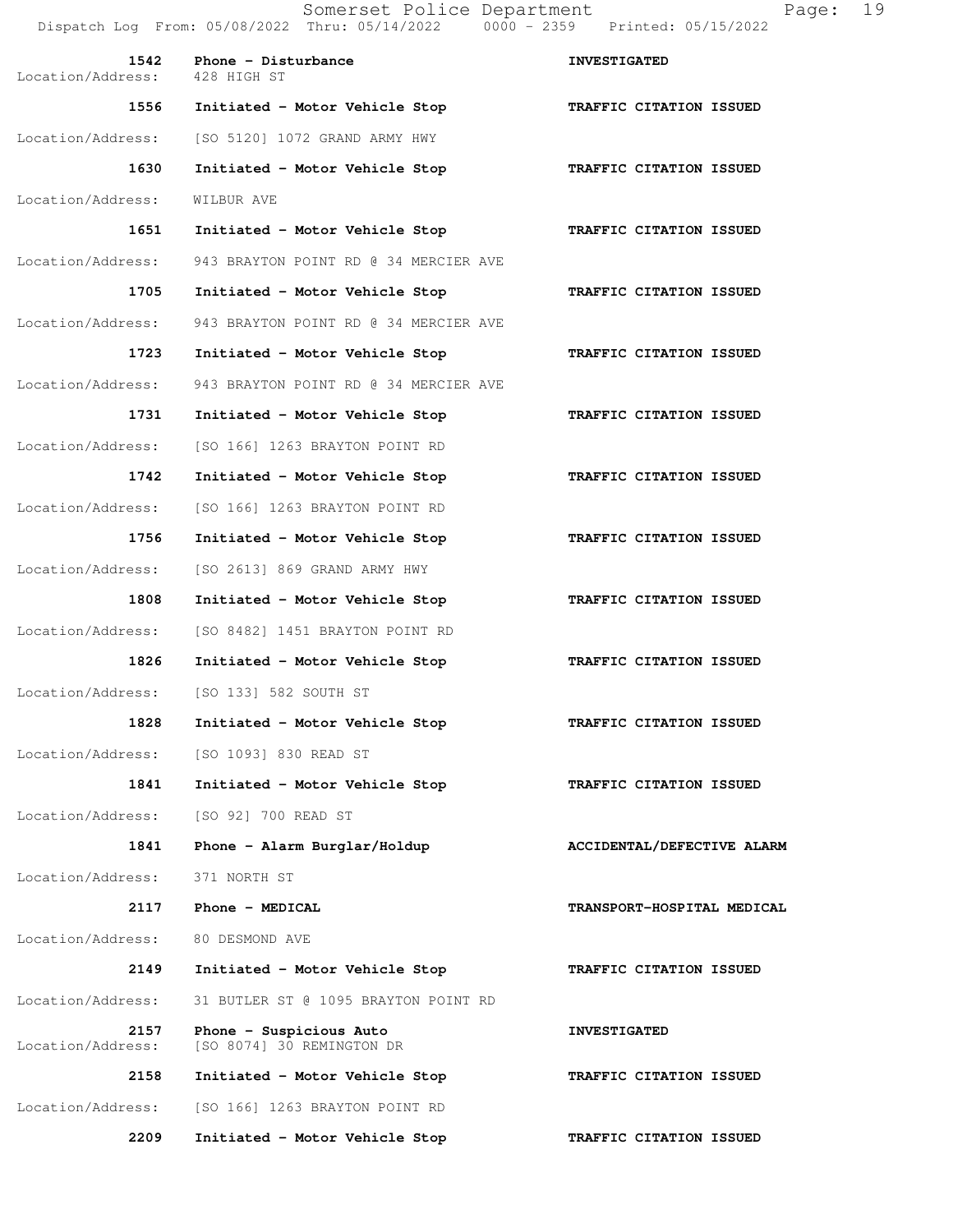|                                                 | Somerset Police Department<br>Dispatch Log From: 05/08/2022 Thru: 05/14/2022 0000 - 2359 Printed: 05/15/2022 | Page:                      | 20 |
|-------------------------------------------------|--------------------------------------------------------------------------------------------------------------|----------------------------|----|
|                                                 | Location/Address: [SO 166] 1263 BRAYTON POINT RD                                                             |                            |    |
| 2232                                            | Initiated - PREMISE CHECK                                                                                    | DEPARTMENTAL ACTION        |    |
| Location/Address:                               | [SO 8569] MASSASOIT ST                                                                                       |                            |    |
| 2232                                            | Initiated - PREMISE CHECK                                                                                    | DEPARTMENTAL ACTION        |    |
| Location/Address:                               | [SO L0000025] BRAYTON POINT RD                                                                               |                            |    |
| 2330<br>Location/Address: 110 GRANT AVE         | Phone - KEEP THE PEACE                                                                                       | SERVICES RENDERED          |    |
| For Date: $05/14/2022 -$ Saturday               |                                                                                                              |                            |    |
| 0112                                            | Initiated - PREMISE CHECK                                                                                    | DEPARTMENTAL ACTION        |    |
|                                                 | Location/Address: [SO 5588] 150 SLADES FERRY AVE                                                             |                            |    |
| 0116                                            | Initiated - PREMISE CHECK                                                                                    | DEPARTMENTAL ACTION        |    |
| Location/Address:                               | [SO 2] 535 GRAND ARMY HWY                                                                                    |                            |    |
| 0119                                            | Initiated - PREMISE CHECK                                                                                    | DEPARTMENTAL ACTION        |    |
| Location/Address:                               | [SO 9602] 1693 GRAND ARMY HWY                                                                                |                            |    |
| 0121                                            | Initiated - PREMISE CHECK                                                                                    | DEPARTMENTAL ACTION        |    |
| Location/Address:                               | [SO 129] 1587 BRAYTON POINT RD                                                                               |                            |    |
| Location/Address:                               | 0145 Phone - MEDICAL<br>86 HODGES AVE                                                                        | Patient Refusal            |    |
| Location/Address:                               | 0446 Phone - Accident<br>943 BRAYTON POINT RD<br>Refer To Incident: 22-509-OF                                | REPORT PREPARED            |    |
| 0656<br>Location/Address:<br>Refer To Incident: | Phone - Property (Found)<br>157 RHODE ISLAND AVE<br>$22 - 510 - OF$                                          | REPORT PREPARED            |    |
| 0743                                            | Phone - 911 Hang up/Aban line/Unf Call                                                                       | ACCIDENTAL 9-1-1 CALL      |    |
| Location/Address:                               | 2290 RIVERSIDE AVE                                                                                           |                            |    |
| 0905<br>Location/Address:                       | Phone - SMELL/LEAK OF GAS<br>[SO 149] 100 SLADES FERRY AVE                                                   | <b>INVESTIGATED</b>        |    |
| 0954                                            | Initiated - Motor Vehicle Stop                                                                               | TRAFFIC CITATION ISSUED    |    |
| Location/Address:                               | [SO 268] 287 COUNTY ST                                                                                       |                            |    |
| 1035<br>Location/Address:                       | Phone - Disturbance<br>204 CONNECTICUT AVE                                                                   | <b>UNFOUNDED</b>           |    |
| 1108<br>Location/Address:<br>Refer To Incident: | Phone - Officer Wanted<br>[SO 200] 1931 GRAND ARMY HWY<br>$22 - 511 - OF$                                    | REPORT PREPARED            |    |
| 1132                                            | Phone - Accident                                                                                             | ACCIDENTAL/DEFECTIVE ALARM |    |
| Location/Address:                               | [SO 2] 535 GRAND ARMY HWY                                                                                    |                            |    |
| Location/Address:                               | 1353 Phone - Accident<br>1587 BRAYTON POINT RD @ 899 GRAND ARMY HWY<br>Refer To Accident: 22-165-AC          | REPORT PREPARED            |    |